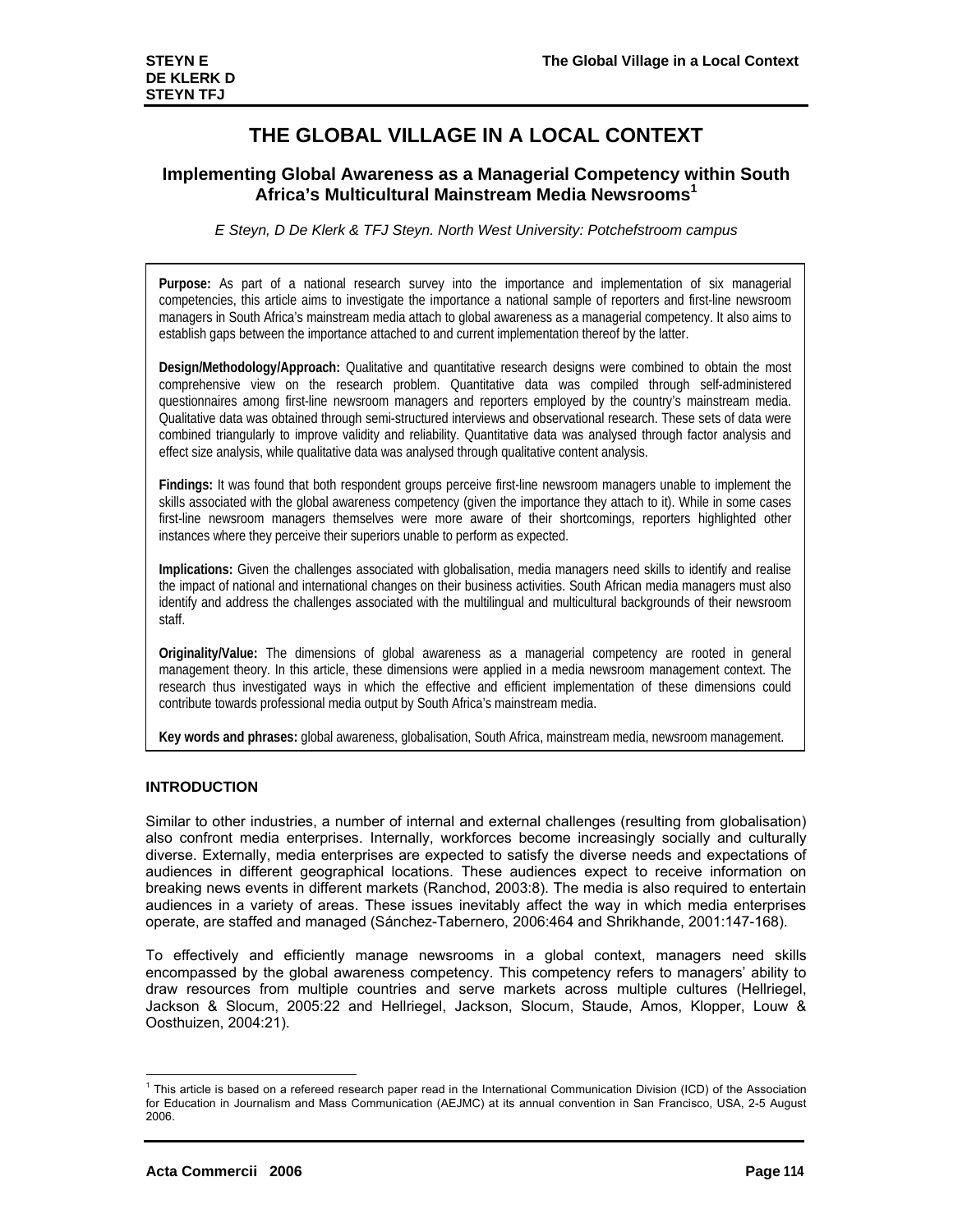Global awareness evidently also applies to newsroom management in South Africa. However, challenges associated with this competency present themselves differently in the South African media. South African media enterprises are obliged to employ a workforce that represents ethnic, language and other minorities in the country (Berger, 2004:36 and Kupe, 2004:38). It also needs to serve a culturally and linguistically diverse audience (Addison, 2003b:21) despite increasing exposure to global news, information and entertainment (Anon, 2004:15).

As a result, newsroom managers need to adjust their interpretation of the global awareness competency to focus on the realities of the South African landscape. This article touches on aspects related to improved newsroom management by implementing the global awareness competency in a micro-management environment.

# **BACKGROUND**

Globalisation might affect media enterprises differently than other industries. Chan-Olmsted and Chang (2003:217) ascribe this to:

- Media products being complementary in nature (e.g. television news highlights current news events, while the weekly press focuses more on in-depth coverage thereof);
- Media enterprises often relying on diverse sources of revenue. These include owners, (often from different industries in different countries and with different cultural backgrounds than the target market), consumers and advertisers;
- Millions of people having simultaneous access to media products without it being depleted or unavailable to others. In fact, increased consumption often improves economies of scale;
- Media products (such as television programmes or movies) often being distributed via different channels and at different times. Movies are, for instance, screened at movie theatres, while also being available on television (at other times); and
- The nature (and acceptance) of media products often being influenced by the target market's cultural preferences (Reca, 2006:185).

Despite the above differences, media and other business enterprises face similar challenges in a globalised business context. These relate to cultural imperialism (Sánchez-Tabernero, 2006:471); concentration of media ownership (Singer, 2004:839; Angwin, 2004:B1 and Herrick, 2003:305); and technological innovation (Sánchez-Tabernero, 2006:471 and Herrick, 2003:308).

Knowledge and insight into the dimensions of the global awareness competency is thus critical for a media enterprise's success. These dimensions are subsequently discussed, and specifically applied to the South African newsroom environment.

# **DIMENSIONS OF GLOBAL AWARENESS AS A MANAGERIAL COMPETENCY**

To implement global awareness, managers need skills in the dimensions explored below.

# **Cultural Knowledge and Understanding**

Hellriegel *et al.* (2005:22) indicate how growing up in a certain country equips individuals with knowledge and understanding of social/cultural norms and traditions applicable to that country. This equips them with knowledge and experience on the geography, climate, politics and economic history of their surroundings. Values are similarly inculcated, becoming second nature. Foreigners, however, who lack this insight, often struggle to attain business success.

Managers should subsequently improve their skills and expertise to (DuBrin, 2003:46; Oosthuizen, De Bruyn, Jacobs & Kruger, 2002:31 and Hellriegel, Jackson, Slocum, Staude, Amos, Klopper, Ivancevich, Lorenzi, Skinner & Crosby, 2001:21-24):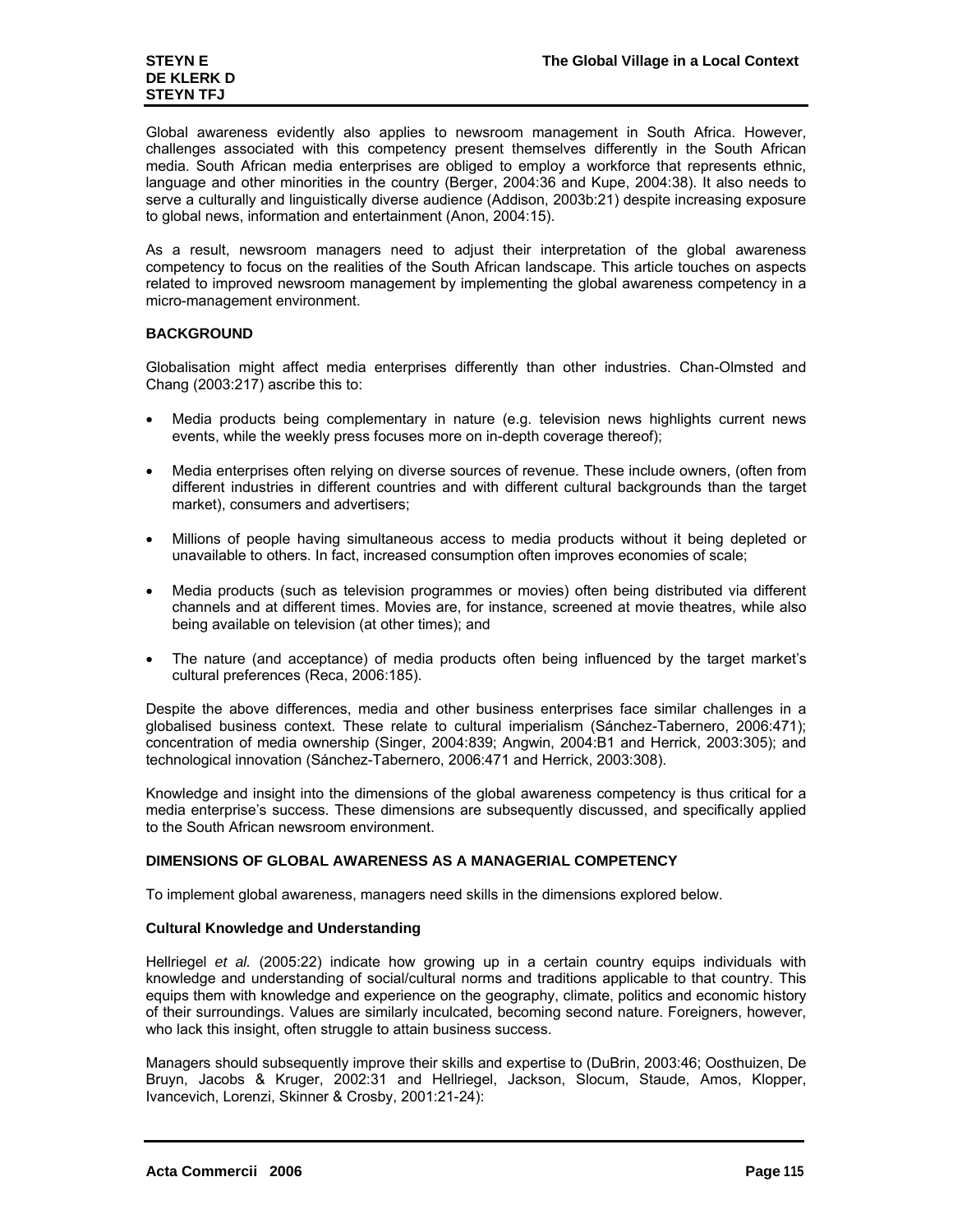- *Recognise political, social and economic trends and the impact thereof.* Thill and Bovée (2002:48) describe globalisation as the tendency for various international markets to operate similarly. Political, social and economic events thus similarly affect cross-border business activities, leaving business owners and managers with little choice but to remain informed of these events. This enables them to strategically position their businesses given changing environments; and
- *Command more than one language fluently.* Language is paramount to facilitate effective global business communication (Kennedy, 2002:99). Multilingual skills seem even more important in South Africa (Farr, 2005:48 and Von Bormann, 2004:34). Recent newsroom studies (Steyn, De Beer & Steyn, 2005:32 and Steyn & De Beer, 2002:37) indicate that South African newsroom staff communicate predominantly in English. For many, however, English is not their mother tongue (Steyn, 2006:314). Moreover, research by the Pan African Language Board found that more than 40% of South Africans do not understand messages communicated to them in English (Anon, 2004:14). While this results in professional lapses (e.g. logically compile a news story), it also threatens effective interpersonal newsroom communication.

# **Cultural Openness and Sensitivity**

Global awareness also requires openness to cultural diversity and managers being sensitive to cultural differences. Managers should subsequently cultivate the following skills (DuBrin, 2003:46; Oosthuizen *et al.,* 2002:31 and Hellriegel *et al.,* 2001:21-24).

# *Insight into ethnic and cultural differences and the ability to examine these openly and objectively*

Growing up in a particular environment equips people with symbols, beliefs and norms that guide their behaviour (Andrews, 2003:236). These people also share "assumptions" about behaviour and communication and act similarly on those assumptions (Thill & Bovée, 2002:50).

However, cultural differences in South Africa abound. In a business environment, parties should be sensitive towards these differences, understand it and react appropriately to it. This cultivates mutual trust and respect. It also facilitates cooperation and ultimately improves organisational output (Badenhorst, 2003:62).

Probably one of the most important research studies on cultural diversity was performed by the Dutch engineer and psychologist Geert Hofstede (Kennedy, 2002:97). By researching IBM staff in more than 70 countries in the 1980s, Hofstede developed a framework to explain cultural diversity through four dimensions. South African managers also participated in Hofstede's research. However, at that time, cultural diversity was not as prominent in the South African management environment as is currently the case. The majority of South African respondents would thus have been white and male. Nevertheless, Hofstede's framework remains useful to understand workplace diversity in South African enterprises (also the media) and the extent to which it relates to global awareness. According to Hofstede, the following aspects explain cultural diversity in the workplace (Cole, 2004:129 and Kennedy, 2002:98):

• *Uncertainty avoidance:* This refers to people's level of comfort in ambiguous or uncertain situations. People in low avoidance cultures tolerate uncertainty and adjust their behaviour accordingly. However, people in high avoidance cultures perceive uncertainty as a threat and subsequently avoid it (Hill, 2001:99).

South African respondents in Hofstede's research were typified with low uncertainty avoidance characteristics (Johansson, 2003:72 and Ball & McCulloch, 1999:294). At the time (due to apartheid), white male employees, for instance, enjoyed high levels of job security. However, the post-1994 dispensation implied uncertainty for the same group through affirmative action, gender equity and Broad Based Black Economic Empowerment (BBBEE) programmes. As a result, they might now display high avoidance characteristics, necessitating an adjustment in management approaches (Von Bormann, 2004:34; Berger, 2004:36 and Addison, 2003a:25).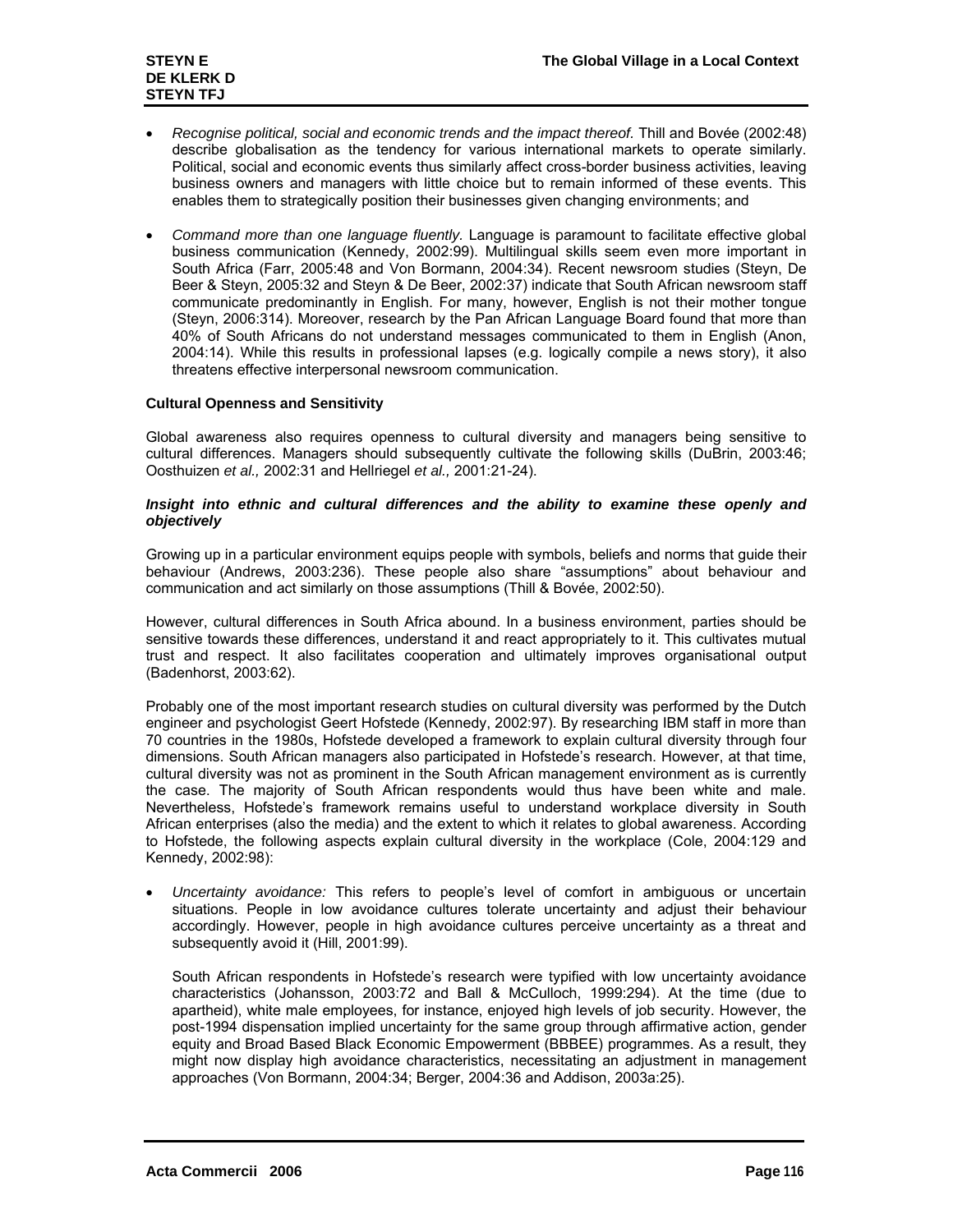• *Power distance:* This relates to people's ability to accept that social, business or interpersonal power is distributed unequally between groups or individuals. High power distance cultures accept power imbalances easier than low power distance cultures (Keegan & Green, 2003:149). The former often "let inequalities (in physical and intellectual capabilities) grow … into inequalities of power and wealth" (Hill, 2001:99).

In Hofstede's study, South African respondents displayed typical high power distance characteristics (Doole & Lowe, 2001:82). However, BBBEE policies and changes in media management styles potentially affect this dimension. This, in turn, challenges effective newsroom management.

• *Masculinity-femininity:* This dimension refers to different expectations about gender roles. Whereas masculine cultures prefer assertiveness, feminine cultures focus on flexibility and sound relationships (Hollensen, 2001:173).

South African respondents in Hofstede's study predominantly displayed masculine traits (Johansson, 2003:72) as displayed in top-down management styles (also in newsrooms). However, a post-apartheid society brought about more participative management approaches. This shift is also prevalent among different generations of staff (Steyn & De Beer, 2002:56). While older employees often prefer masculine (highly structured and assertive) approaches, younger employees display a more feminine approach. As a result, they are more flexible towards work responsibilities and focus on relationships rather than being too task-oriented.

• *Individualism-collectivism:* The final dimension of Hofstede's framework refers to whether people prefer individual or collective action. The former group focuses on themselves and their immediate family. The latter, however, are loyal towards and responsible for a wider group of dependents (Cateora & Graham, 2002:109).

South African managers in Hofstede's study were predominantly individualistic (Doole & Lowe, 2001:82). The stronger emphasis on collectivism in some African cultures, however, directly contrasts individualism and often confronts individuals with unrealistic financial and social obligations. Events such as weddings or funerals could result in long periods of absenteeism from work, leaving members of individualistic cultures frustrated and with an additional workload. Newsroom managers must thus be sensitive to these differences without compromising professional quality or causing newsroom tension (Frense, 2003:28).

## *Sensitivity towards cultural cues and skills to avoid stereotyping*

Mere understanding of cultural differences is not enough. Individuals should also be sensitive towards cues signalling these differences, e.g. facial expression, eye contact and physical proximity. Insensitivity could result in ethnocentrism or stereotyping, resulting in misunderstanding and poor performance (Arumugam, 2001:25).

## *Ability to adjust behaviour during intercultural communication*

Because culture affects behaviour and attitudes, intercultural communication requires flexibility from all parties involved. Communicators should thus seek common ground; take responsibility for effective communication; demonstrate respect, empathy and tolerance for different cultures; and give sufficient feedback to verify communication (Thill & Bovée, 2002:60-62).

Given multiculturalism in South African newsrooms, successful implementation of the above skills could unify rather than divide newsroom staff (More, 2002; Katopodis, 2002 and Omar, 1999:3).

In light of the above theoretical framework, the next section of the article focuses on the research methodology used to measure the importance and implementation of the global awareness competency by first-line newsroom managers in South Africa's mainstream media newsrooms.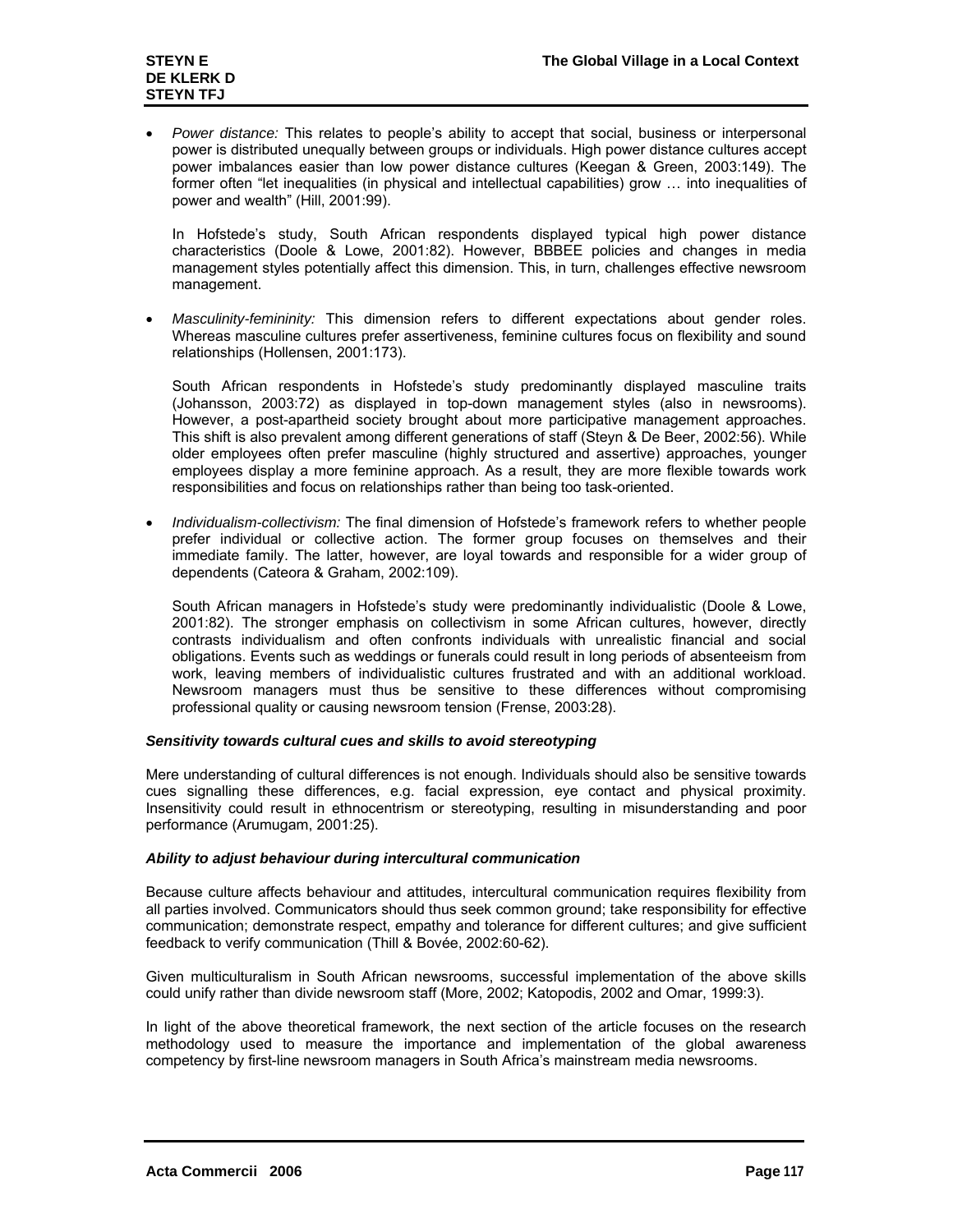# **RESEARCH METHODOLOGY**

Results of this article flow from two research studies on the importance and implementation of managerial competencies among a sample of first-line news manager and reporter respondents in South Africa's mainstream media. Firstly, baseline data was compiled for the South African National Editors' Forum (Sanef) Journalism Skills Audit Phase 2 (Steyn et al., 2005).<sup>2</sup> Following permission from Sanef, more in-depth analysis and interpretation was done on the baseline data for the purposes of a Ph.D-thesis (Steyn, 2006). The research methodology for this article thus corresponds with the methodology followed for Audit 2 and comprised of the following elements (Steyn *et al*., 2005:2-23).

## **Research Objectives**

Given the broader research objectives for Audit 2, the research objectives for this article were:

- To establish the importance a sample of reporters and first-line newsroom managers attach to global awareness as a managerial competency;
- To determine these respondents' view on the current implementation thereof by first-line newsroom managers; and
- To identify gaps between the importance and implementation thereof from the perspective of respondents. This is also compared across media types and media ownership structures.

## **Research Design**

Qualitative and quantitative research designs were combined to capitalise on the advantages of a combined research focus (Janesick, 1994:214-215). Data obtained through quantitative and qualitative research instruments was combined triangularly in order to increase the validity and reliability thereof (Babbie & Mouton, 2001:275-276; Du Plooy, 2002:39 and Janesick, 1994:214-215).

## **Sample Frame and Sampling Considerations**

A sample frame of South African mainstream media (N=106) was compiled for Audit 2 (Steyn *et al*., 2005:4) based on two fixed variables, namely media types and media ownership structures.

## **Sampling Procedure**

Sampling entailed the following:

- Compiling the above-mentioned sample frame (N=106) by consulting South African media experts (academics and practitioners) and members of the Sanef Education and Training Committee (ETC) (Steyn, 2006:89-90);
- Calculating a proportional sample per media type and media ownership structure. Sanef set a sample size of 47 media titles (n=47) for Audit 2. These were proportionally allocated to media types (as the first fixed variable) as they were represented in the sample frame. As the sample also had to reflect media ownership structure (as the second fixed variable), the number of each media type represented in each ownership category was also calculated and included in the sample;
- Drawing a systematic random sample from the sample frame. Starting from a random position on the sample frame, the required number of cases satisfying the requirements of both fixed variables was calculated through a systematic random sampling procedure (Hocking *et al*., 2003:232 and Steyn, 2006:96-97);

<sup>&</sup>lt;u>-</u><br><sup>2</sup> Hereafter Audit 2.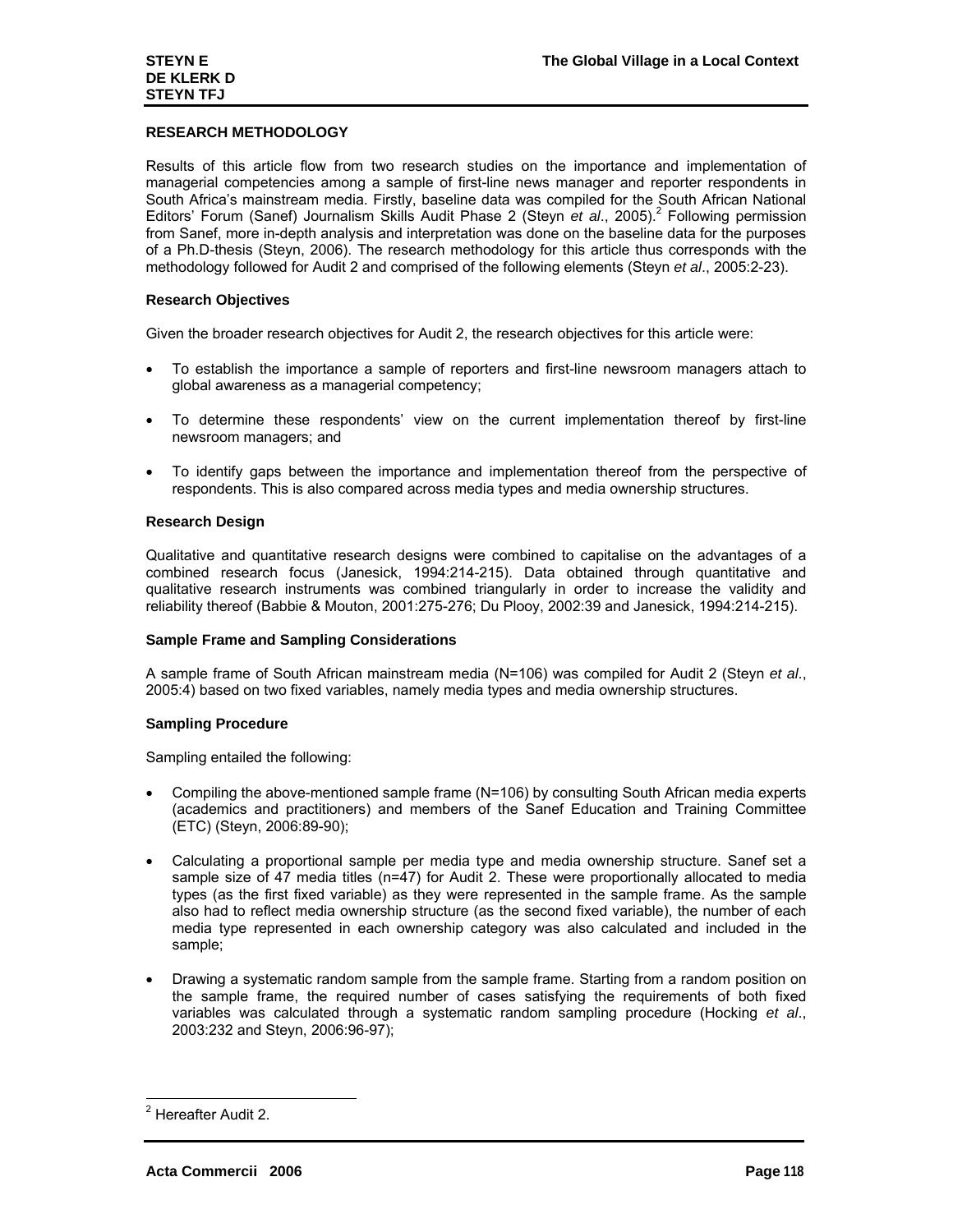- Categorising the sample into geographical areas, enabling the researchers to set up fieldwork meetings with the relevant contact people. Meetings were scheduled telephonically and/or by email with newspaper and magazine editors, and peers in broadcasting, on-line media and news agencies. These contacts were to inform newsroom mangers and reporters of the proposed research; and
- Drawing a volunteer and availability sample of first-line newsroom managers and reporters. As fieldwork was conducted in real time, newsroom managers and reporters who were present in the newsroom at the time of the researchers' visit and able to participate in the study were included in the respective samples.

# **Sample**

Given the requirements for a systematic random sample (Tustin, Lighthelm, Martins & Van Wyk, 2005:350-353) and the two fixed variables outlined above, the sample (n=47) constituted:

- Sample of media types, including daily (n=8) and weekly newspapers (n=6); consumer magazines  $(n=4)$ ; radio stations  $(n=16)$  and television channel newsrooms  $(n=7)$ ; on-line media  $(n=4)$ focusing on news distribution, including those affiliated with print or electronic media outlets; and mainstream news agencies (n=2);
- Sample of media ownership structures, including companies listed on the Johannesburg Securities Exchange South Africa (JSE) (n=18); unlisted companies (n=10); enterprises with a public service mandate (n=13); and companies with a majority of foreign shareholding (although local shareholders could also be involved) (n=6); and
- Sample of geographical distribution, including media sites in Cape Town (n=10); Johannesburg/Pretoria (n=25); Durban (n=6); Port Elizabeth (n=2); Bloemfontein (n=2); and Nelspruit (n=2). This sample was obtained through purposeful sampling (Neuman, 2004:138), focusing on areas with the largest concentration of mainstream media in order to reach "information-rich" respondents (Struwig & Stead, 2001:122). Comparisons were, however, not made on the basis of geographical distribution.

# **Research Instruments**

The following three research instruments were employed:

- Self-administered questionnaires for first-line newsroom managers (n=79) aimed to determine the importance they attach to the six managerial competencies and the extent to which they implement these in newsroom management;
- Self-administered questionnaires for reporters (n=207) aimed to determine the importance they attach to the six managerial competencies and the extent to which they perceive first-line managers to implement these competencies in newsroom management.

Questionnaires comprised of closed questions as well as Likert scale type questions. The latter comprised of a 5-point scale (where 1 represented the lowest and 5 the highest ends of the scale) and were used to measure respondents' perceptions of the importance and implementation of the six competencies. Questionnaires were distributed among respondents at the start of interviews and collected afterwards. Respondents were assured of anonymity to encourage frank responses.

• Semi-structured interviews (n=43) were scheduled with the editorial person in charge of the media site, although some interviews were delegated to a second in charge. Interviews lasted between 30 and 90 minutes.

Qualitative impressions (obtained through observational research) (Adler & Adler, 1994:378) were also incorporated to understand newsroom management approaches, as well as the implementation of the six managerial competencies.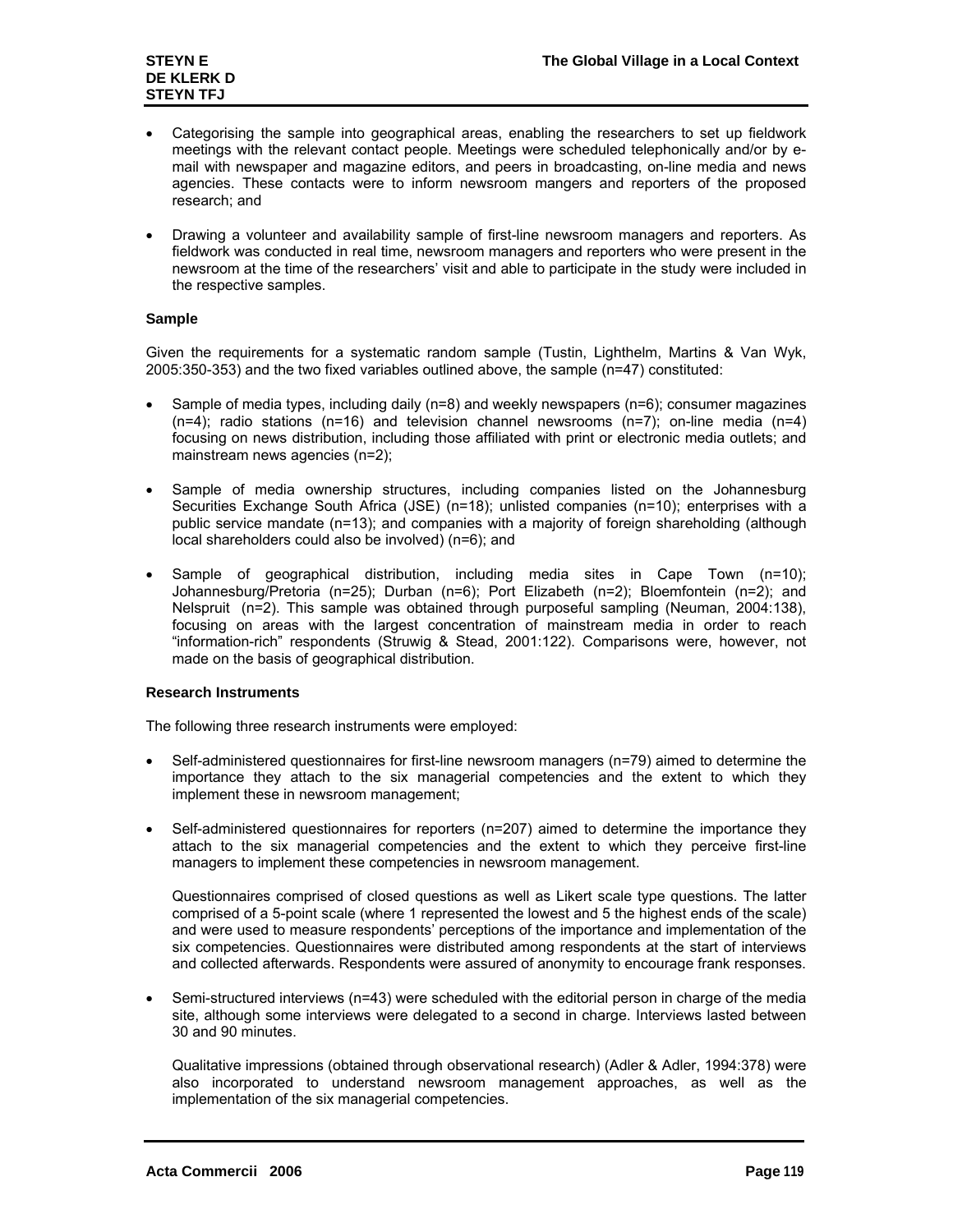## **Data Analysis**

Quantitative data was analysed through SAS software (SAS Institute Inc., 2005). Both questionnaires were tested for validity and reliability through Exploratory Factor Analysis (EFA) and calculating Cronbach's Alpha (CA) coefficients respectively. The EFA indicated both questionnaires to be valid (Steyn, 2006:80;83). According to Kaiser's criterion, 2 factors were retained for the global awareness construct. This explains at least 70.10% of the variance (see Table 1).

#### **Table 1: Rotated factor patterns on the importance and implementation of global awareness from the perspective of reporters as retained by Kaiser's criterion3**

| Importance                                                |                                                            |                                                                                                          |  |  |
|-----------------------------------------------------------|------------------------------------------------------------|----------------------------------------------------------------------------------------------------------|--|--|
| <b>Management task</b>                                    | <b>Factor 1 Cultural</b><br>knowledge and<br>understanding | <b>Factor 2 Cognisance</b><br>of national and<br>international changes<br>and its impact on the<br>media |  |  |
| Informed about social, political changes in SA            | 0.370                                                      | 0.818                                                                                                    |  |  |
| Informed about international social, political<br>changes |                                                            | 0.900                                                                                                    |  |  |
| Recognizing the impact thereof on the media               | 0.340                                                      | 0.842                                                                                                    |  |  |
| Developing multilingual skills                            | 0.418                                                      | 0.549                                                                                                    |  |  |
| Handling ethnic/cultural differences                      | 0.685                                                      | 0.521                                                                                                    |  |  |
| Understanding ethnic/cultural differences                 | 0.862                                                      | 0.377                                                                                                    |  |  |
| Sensitivity to ethnic/cultural cues                       | 0.908                                                      |                                                                                                          |  |  |
| Adapting to ethnic/cultural cues                          | 0.894                                                      | 0.324                                                                                                    |  |  |
| Adjusting behaviour during intercultural                  | 0.828                                                      | 0.314                                                                                                    |  |  |
| communication                                             |                                                            |                                                                                                          |  |  |
| Implementation                                            |                                                            |                                                                                                          |  |  |
| <b>Management task</b>                                    |                                                            |                                                                                                          |  |  |
| Informed about social, political changes in SA            | 0.373                                                      | 0.862                                                                                                    |  |  |
| Informed about international social, political            | 0.334                                                      | 0.902                                                                                                    |  |  |
| changes                                                   |                                                            |                                                                                                          |  |  |
| Recognizing the impact thereof on the media               | 0.369                                                      | 0.873                                                                                                    |  |  |
| Developing multilingual skills                            | 0.668                                                      | 0.341                                                                                                    |  |  |
| Handling ethnic/cultural differences                      | 0.824                                                      | 0.413                                                                                                    |  |  |
| Understanding ethnic/cultural differences                 | 0.882                                                      | 0.340                                                                                                    |  |  |
| Sensitivity to ethnic/cultural cues                       | 0.860                                                      | 0.337                                                                                                    |  |  |
| Adapting to ethnic/cultural cues                          | 0.906                                                      | 0.311                                                                                                    |  |  |
| Adjusting behaviour during intercultural<br>communication | 0.833                                                      | 0.328                                                                                                    |  |  |

The CA coefficients indicated the questionnaire for first-line managers to be reliable by ranging between 0.91 (importance) and 0.90 (implementation) for the global awareness construct (Steyn, 2006:83). These coefficients also indicated that the questionnaire for reporters was reliable, ranging between 0.94 (importance) and 0.95 (implementation) for this construct (Steyn, 2006:81). Effect sizes (Ellis & Steyn, 2003:52 and Cohen, 1988:20-27)<sup>4</sup> were calculated to test for practical significant

3 Values smaller than 0.3 are not reported.

**<sup>4</sup>** The following formula applied (Cohen, 1988: 20-27):

$$
d = \frac{\left| \overline{x}_1 - \overline{x}_2 \right|}{s_{\max}}
$$

where:

 $d =$  effect size;

 $\overline{x}_1 - \overline{x}_2$  is the difference between means of the two respondent groups; and

 $s_{\text{max}}$  is the maximum standard deviation of the two respondent groups.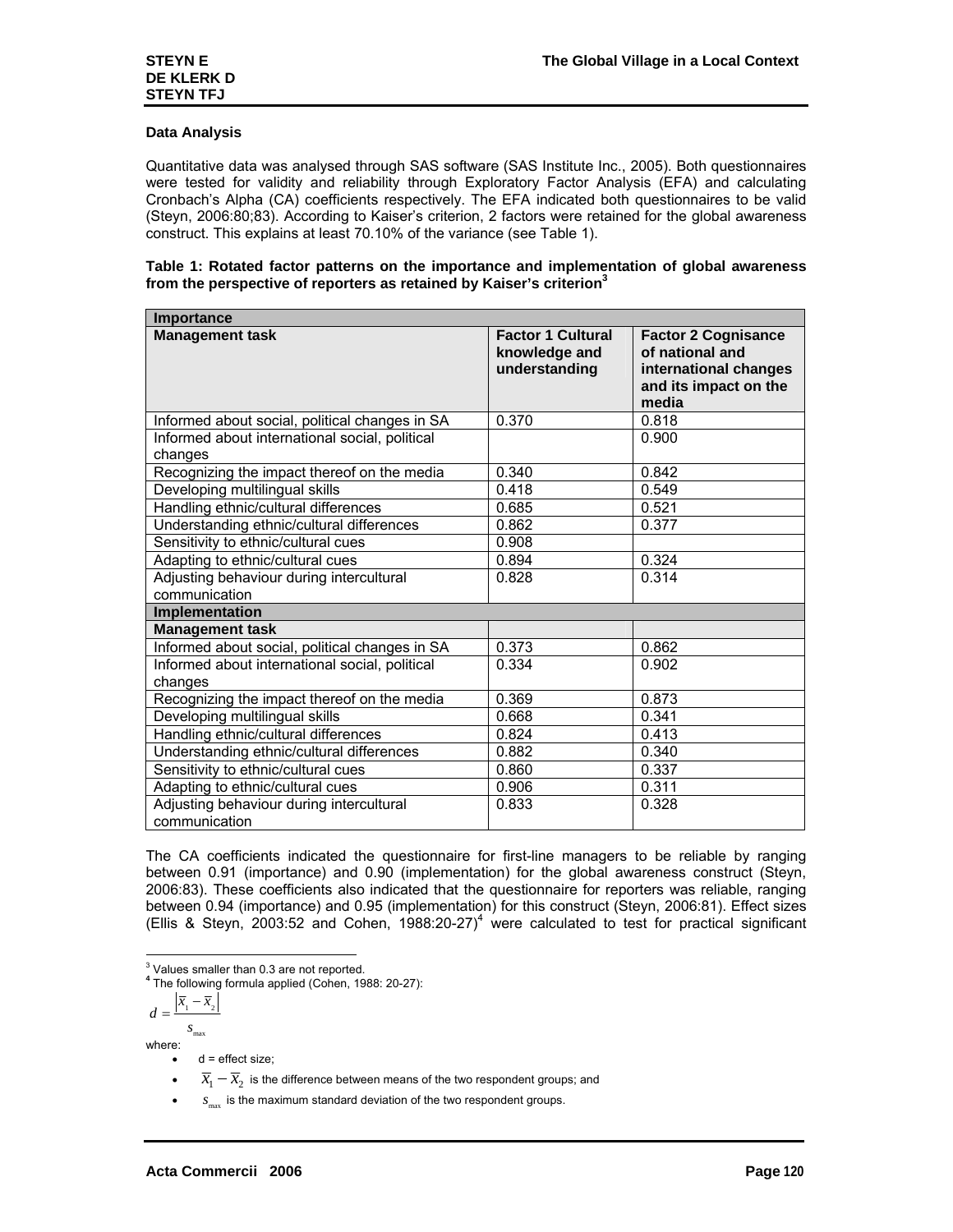# **DE KLERK D STEYN TFJ**

differences between reporters' opinion on the importance and implementation of the identified managerial competencies as well as between managers' opinion thereof (see Table 2). Effect sizes were also calculated to test for practical significant differences between the opinion of reporters and that of managers on the implementation of the managerial competencies by managers (see Table 3). This was also done across media types (see Tables 4 & 5) and media ownership structures (see Tables 6 & 7).

Qualitative data was analysed through qualitative content analysis (Hocking, Stacks & McDermott, 2003:172).

# **RESULTS**

Tables 2 and 3 display quantitative results on:

- The difference between the importance first-line newsroom managers attach to the management tasks related to the global awareness competency and their perception of the current implementation thereof. This is compared with the difference between the importance reporters attach to the same management tasks and their perception of first-line managers' implementation thereof; and
- The difference between the implementation of these management tasks from the perspective of reporters and first-line newsroom managers respectively.

|                                          |    | First-line newsroom managers                     |                         |                              |  |     | <b>Reporters</b>                          |                  |                           |
|------------------------------------------|----|--------------------------------------------------|-------------------------|------------------------------|--|-----|-------------------------------------------|------------------|---------------------------|
| <b>Management task</b>                   | N  | <b>Mean</b><br>$\overline{x}_1 - \overline{x}_2$ | <b>Std</b><br>deviation | <b>Effect</b><br>size<br>(d) |  | n   | Mean<br>$\overline{x}_1 - \overline{x}_2$ | Std<br>deviation | <b>Effect</b><br>size (d) |
| Informed about changes in SA             | 71 | 0.45                                             | 0.71                    | 0.63                         |  | 170 | 0.61                                      | 1.16             | 0.53                      |
| Informed about international<br>changes  | 71 | 0.54                                             | 0.86                    | 0.69                         |  | 170 | 0.61                                      | 1.12             | 0.55                      |
| Recognizing impact on the<br>media       | 69 | 0.61                                             | 0.86                    | 0.71                         |  | 165 | 0.62                                      | 1.15             | 0.54                      |
| Developing multilingual skills           | 67 | 1.10                                             | 1.10                    | 1.00                         |  | 165 | 0.95                                      | 1.51             | 0.63                      |
| Handling ethnic/cultural<br>differences  | 70 | 0.79                                             | 0.96                    | 0.82                         |  | 167 | 0.87                                      | 1.41             | 0.62                      |
| Understanding these differences          | 69 | 0.48                                             | 0.74                    | 0.65                         |  | 167 | 0.92                                      | 1.31             | 0.70                      |
| Sensitivity to ethnic/cultural<br>cues   | 71 | 0.56                                             | 0.77                    | 0.73                         |  | 167 | 0.79                                      | 1.29             | 0.61                      |
| Adapting to these cues                   | 71 | 0.58                                             | 0.89                    | 0.65                         |  | 168 | 0.89                                      | 1.35             | 0.66                      |
| Adjusting intercultural<br>communication | 70 | 0.49                                             | 0.76                    | 0.64                         |  | 169 | 0.78                                      | 1.34             | 0.58                      |

# **Table 2: Comparing the importance and implementation of the global awareness competency between first-line newsroom managers and reporters**

The aggregate effect size shows that:

- First-line managers highlighted a practically significant difference (d=0.96) between the importance of this competency and their current implementation thereof; and
- Reporters indicated a moderately significant difference (d=0.73) between the importance and first-line mangers' current implementation thereof.

First-line newsroom managers thus perceive themselves unable to optimally perform the management tasks associated with the global awareness competency. Given the multicultural and multilingual nature of South African newsrooms, this finding deserves further investigation.

 $d \approx 0.5$  indicating a moderate effect; and

-

Effect sizes were interpreted as follows (Ellis & Steyn, 2003:52; Cohen, 1988:20-27):

<sup>•</sup> d ≈ 0.2 indicating a small effect with no practical significance;

<sup>•</sup> d ≈ 0.8 or larger indicating a practically significant effect.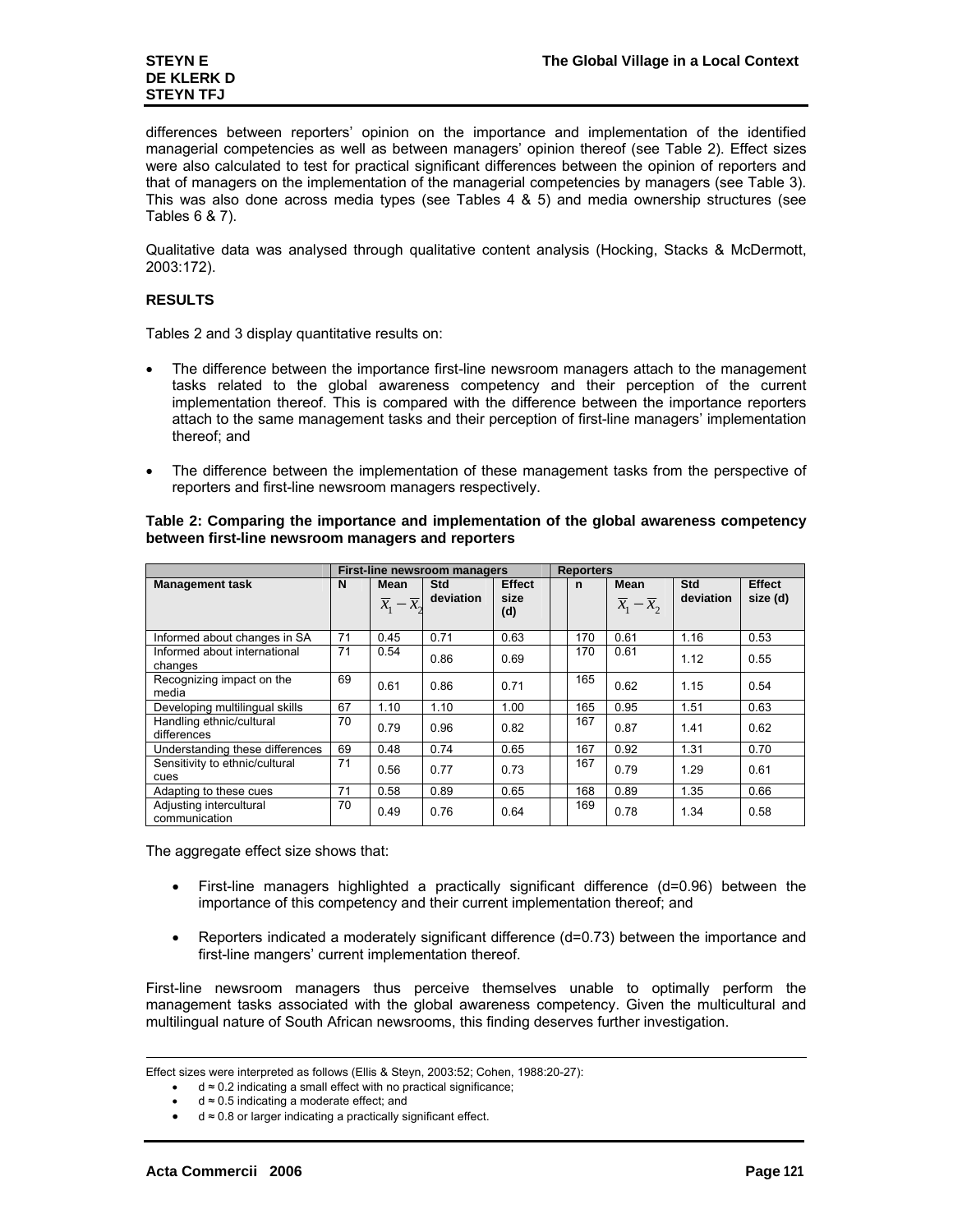# **Table 3: Comparing the implementation of the global awareness competency between first-line newsroom managers and reporters**

|                                          |    | <b>First-line newsroom</b><br>managers |                         |             | <b>Reporters</b> |                         |                 |
|------------------------------------------|----|----------------------------------------|-------------------------|-------------|------------------|-------------------------|-----------------|
| <b>Management task</b>                   | n  | Mean<br>$(x_2)$                        | <b>Std</b><br>deviation | $\mathbf n$ | Mean<br>$(x_2)$  | <b>Std</b><br>deviation | Effect size (d) |
| Informed about changes in SA             | 76 | 4.09                                   | 0.77                    | 191         | 3.87             | 1.10                    | 0.20            |
| Informed about international<br>changes  | 76 | 3.86                                   | 0.91                    | 190         | 3.67             | 1.19                    | 0.16            |
| Recognizing impact on the<br>media       | 74 | 3.76                                   | 0.79                    | 184         | 3.72             | 1.19                    | 0.03            |
| Developing multilingual skills           | 74 | 2.80                                   | 1.22                    | 184         | 2.95             | 1.23                    | 0.12            |
| Handling ethnic/cultural<br>differences  | 75 | 3.63                                   | 1.04                    | 188         | 3.36             | 1.24                    | 0.21            |
| Understanding these differences          | 76 | 4.08                                   | 0.86                    | 187         | 3.45             | 1.26                    | 0.50            |
| Sensitivity to ethnic/cultural<br>cues   | 76 | 3.91                                   | 0.96                    | 189         | 3.51             | 1.21                    | 0.33            |
| Adapting to these cues                   | 76 | 3.86                                   | 0.92                    | 189         | 3.40             | 1.22                    | 0.37            |
| Adjusting intercultural<br>communication | 75 | 3.91                                   | 0.90                    | 191         | 3.51             | 1.22                    | 0.33            |

## **The Importance of Management Tasks Related to the Global Awareness Competency Compared to the Implementation Thereof**

The following findings are deduced from Table 2:

• *Being informed about social, political and economic changes in South Africa and internationally.* Both first-line managers (n=71) and reporters (n=170) are aware that this management task is currently not implemented optimally, given the importance thereof. Moderately significant effect sizes were calculated for first-line managers (d=0.63) as well as reporters (d=0.53).

However, both respondent groups value the importance of being informed about local and national changes and reflecting these to target audiences. Changes relate to cultural and language issues; economic activity; issues related to infrastructure; as well as social issues such as HIV/Aids and poverty (Steyn, 2006:307).

Qualitative data confirmed this finding. For instance, interviewees at the SABC's regional offices described efforts to cooperate across regions when covering a news event in order to provide audiences with a more accurate and representative news story (Nsidi, 2002).

However, both first-line managers (n=71; d=0.69) and reporters (n=170; d=0.55) acknowledge that the former group is not sufficiently informed about international changes;

- *Recognising the impact of social, political and economic changes on the media.* Because first-line managers are ill-informed about changes in the above-mentioned news contexts, they seem unable to recognise the impact thereof on the media. As such, managers themselves  $(n=69)$ highlighted a moderately significant difference (d=0.71) between the importance of this management task and their implementation thereof. Reporters (n=165) again seem less aware of this gap, as a smaller effect size (d=0.54) was calculated;
- *Developing multilingual skills.* South African newsrooms are increasingly multilingual and multicultural (Steyn, 2006:319-320). Quantitative results, however, indicate that newsrooms are not yet reaping the full benefits thereof. Whereas the majority of interviewees consider multilingualism a strength in newsrooms, respondents disagree. First-line managers (n=67) indicated a practically significant difference (d=1.00) between the importance thereof and their current skills in this area. Reporters (n=165) perceive this gap as less significant (d=0.63);
- *Confidence in handling ethnic/cultural differences.* First-line managers (n=70) highlighted a practically significant difference (d=0.82) between the importance of this management task and their implementation thereof. Reporters (n=167) again do not perceive it such a significant shortcoming among newsroom managers given the importance they attach to it (d=0.62);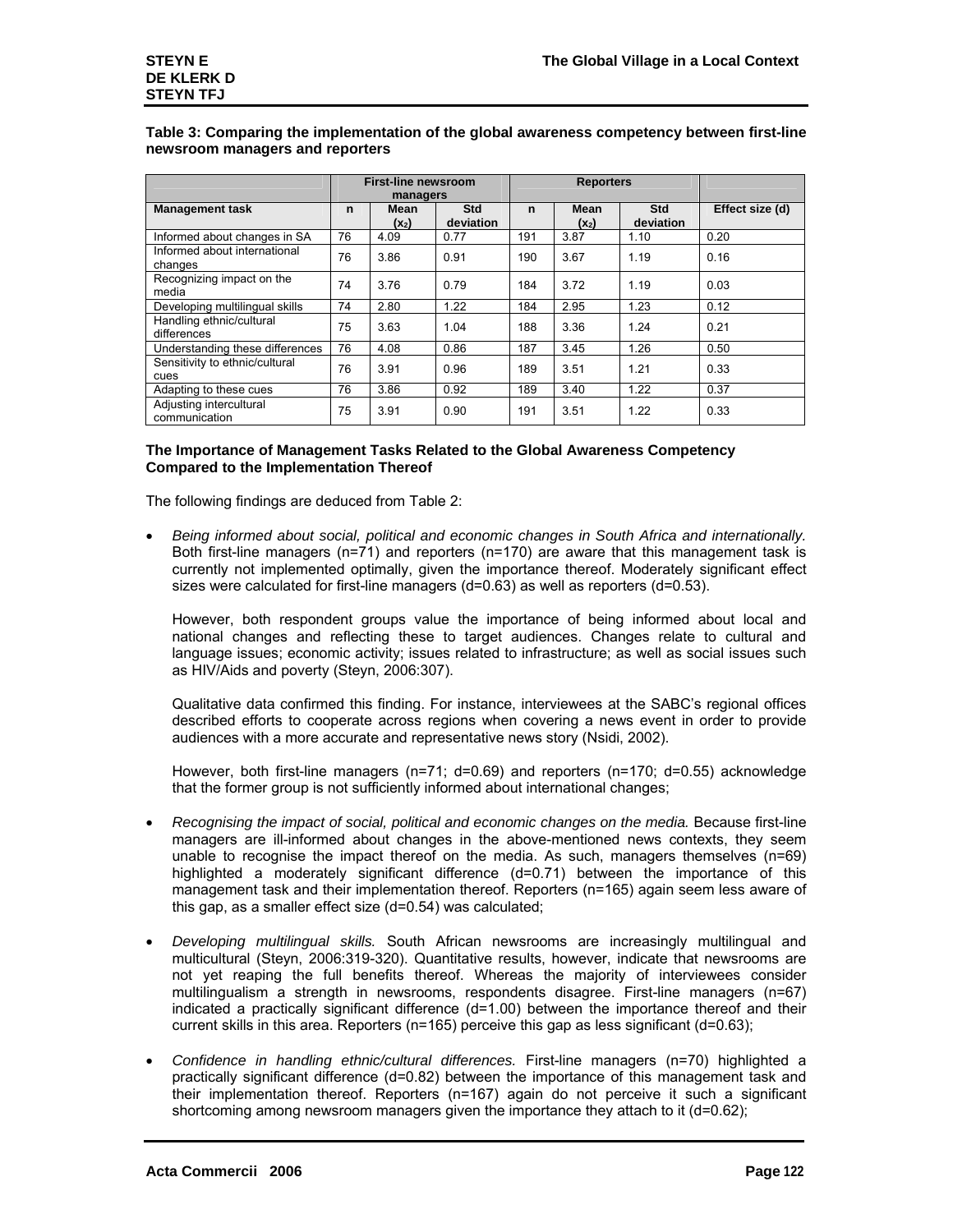- *Gaining understanding in ethnic/cultural differences.* Both groups of respondents highlighted a moderately significant difference between the importance they attach to this management task and first-line managers' implementation thereof. In this case, reporters (n=167; d=0.70), however, perceive a bigger gap than first-line managers (n=69; d=0.65);
- *Being sensitive and adapting to ethnic/cultural cues.* First-line managers (n=71; d=0.73) and reporters (n=167; d=0.71) also experience a moderately significant difference between the importance of this management task and managers' skills in this area. First-line managers (n=71; d=0.65) and reporters (n=168; d=0.66) also seem equally aware of the moderately significant difference between the importance of adapting to ethnic/cultural cues and the former group's ability to do so; and
- *Adjusting behaviour during intercultural interaction.* First-line managers (n=70) again indicated a bigger gap (d=0.64) than reporters (n=169; d=0.58) between the importance of this management task and their current implementation thereof.

# **Implementing Management Tasks Related to the Global Awareness Competency**

Mean scores from Table 3 indicate that first-line managers in general perceive themselves better at implementing the global awareness competency than reporters do. A practically insignificant difference (d=0.14), however, exists between the two groups of respondents with regard to first-line managers' implementation thereof.

When considering individual management tasks related to global awareness, only one displays a moderately significant difference (d=0.50) between managers' and reporters' view on the implementation thereof. The former group (n=76) perceive themselves better at gaining an understanding of ethnic/cultural differences  $(x<sub>2</sub>=4.08)$  than the latter (n=187) experience it to be the case (*x*<sub>2</sub>=3.45).

## **Comparing the Importance and Implementation of the Global Awareness Competency Across Media Types**

Media types and media ownership structures were set as two fixed variables in the study (see above). Quantitative results on the importance and implementation of the global awareness competency were subsequently compared according to these two variables. Tables 4 and 5 report on the results across media types.

| <b>Media type</b>     |    |                               |                         |                        |                                   | <b>Reporters</b> |                 |       |                  |                       |  |  |
|-----------------------|----|-------------------------------|-------------------------|------------------------|-----------------------------------|------------------|-----------------|-------|------------------|-----------------------|--|--|
|                       |    | Importance - Global awareness |                         |                        |                                   |                  |                 |       |                  |                       |  |  |
|                       |    | Effect size (d)               |                         |                        |                                   |                  |                 |       |                  |                       |  |  |
|                       | n  | Mean<br>$(x_1)$               | <b>Std</b><br>deviation | Daily<br>news<br>paper | Weekly<br>newspaper               | Maga-zine        | Т٧              | Radio | On-line<br>media | <b>News</b><br>agency |  |  |
| Daily<br>newspaper    | 41 | 4.14                          | 0.75                    |                        | 0.00                              | 0.38             | 0.26            | 0.11  | 0.31             | 0.70                  |  |  |
| Weekly<br>newspaper   | 48 | 4.14                          | 0.96                    |                        |                                   | 0.29             | 0.20            | 0.09  | 0.24             | 0.55                  |  |  |
| Magazine              | 9  | 4.42                          | 0.65                    |                        |                                   |                  | 0.12            | 0.24  | 0.08             | 0.38                  |  |  |
| Television            | 17 | 4.33                          | 0.75                    |                        |                                   |                  |                 | 0.13  | 0.05             | 0.45                  |  |  |
| Radio                 | 44 | 4.22                          | 0.83                    |                        |                                   |                  |                 |       | 0.17             | 0.53                  |  |  |
| On-line<br>media      | 10 | 4.37                          | 0.59                    |                        |                                   |                  |                 |       |                  | 0.51                  |  |  |
| <b>News</b><br>agency | 8  | 4.67                          | 0.36                    |                        |                                   |                  |                 |       |                  |                       |  |  |
|                       |    |                               |                         |                        | Implementation - Global awareness |                  |                 |       |                  |                       |  |  |
|                       |    |                               |                         |                        |                                   |                  | Effect size (d) |       |                  |                       |  |  |
|                       | n  | Mean<br>$(x_2)$               | Std<br>deviation        | Daily<br>news<br>paper | Weekly<br>newspaper               | Maga-zine        | Т٧              | Radio | On-line<br>media | <b>News</b><br>agency |  |  |
| Daily                 | 46 | 3.56                          | 0.77                    |                        | 0.29                              | 0.05             | 0.10            | 0.10  | 0.31             | 0.23                  |  |  |

#### **Table 4: Importance and implementation of the global awareness competency across media types from the perspective of reporters**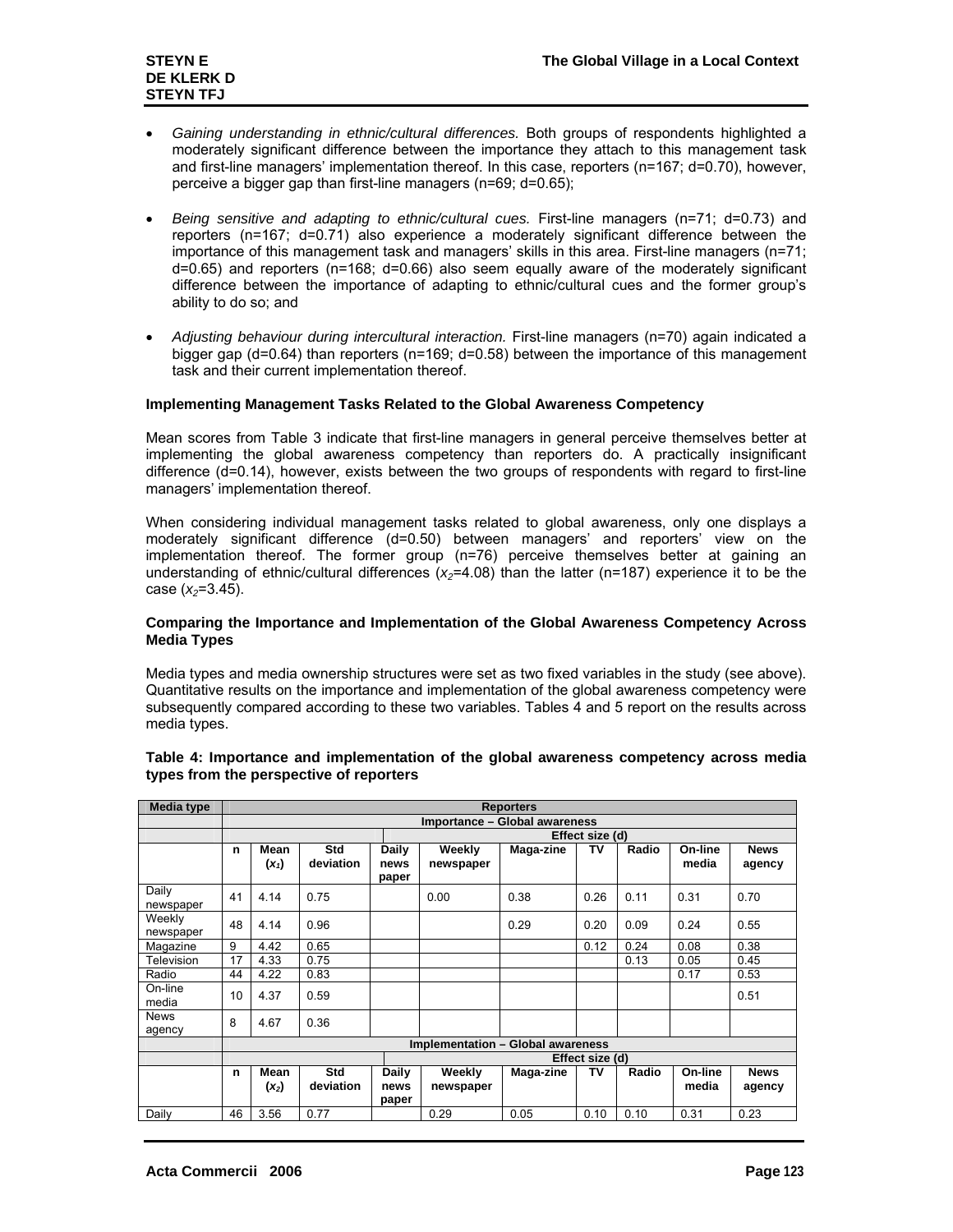| newspaper           |    |      |      |  |      |      |      |      |      |
|---------------------|----|------|------|--|------|------|------|------|------|
| Weekly<br>newspaper | 51 | 3.20 | 1.25 |  | 0.33 | 0.22 | 0.37 | 0.50 | 0.09 |
| Magazine            | 9  | 3.62 | 1.09 |  |      | 0.14 | 0.04 | 0.19 | 0.27 |
| Television          | 18 | 3.47 | 0.90 |  |      |      | 0.19 | 0.40 | 0.14 |
| Radio               | 51 | 3.66 | 1.01 |  |      |      |      | 0.17 | 0.31 |
| On-line<br>media    | 11 | 3.83 | 0.84 |  |      |      |      |      | 0.47 |
| News<br>agency      | 8  | 3.32 | 1.10 |  |      |      |      |      |      |

**Table 5: Importance and implementation of the global awareness competency across media types from the perspective of first-line newsroom managers** 

| <b>Media type</b>   |    |                 |                  |                                | First-line newsroom managers         |                 |           |       |                      |                       |
|---------------------|----|-----------------|------------------|--------------------------------|--------------------------------------|-----------------|-----------|-------|----------------------|-----------------------|
|                     |    |                 |                  |                                | <b>Importance - Global awareness</b> |                 |           |       |                      |                       |
|                     |    |                 |                  |                                |                                      | Effect size (d) |           |       |                      |                       |
|                     | n  | Mean<br>$(x_1)$ | Std<br>deviation | <b>Daily</b><br>news-<br>paper | Weekly<br>news-<br>paper             | <b>Magazine</b> | <b>TV</b> | Radio | On-<br>line<br>media | <b>News</b><br>agency |
| Daily<br>newspaper  | 24 | 4.47            | 0.65             |                                | 0.23                                 | 0.21            | 0.30      | 0.06  | 0.75                 | 0.14                  |
| Weekly<br>newspaper | 21 | 4.28            | 0.82             |                                |                                      | 0.06            | 0.47      | 0.28  | 0.36                 | 0.12                  |
| Magazine            | 2  | 4.33            | 0.47             |                                |                                      |                 | 0.71      | 0.30  | 0.54                 | 0.09                  |
| Television          | 3  | 4.67            | 0.33             |                                |                                      |                 |           | 0.28  | 1.05                 | 0.58                  |
| Radio               | 8  | 4.51            | 0.57             |                                |                                      |                 |           |       | 0.80                 | 0.22                  |
| On-line<br>media    | 8  | 3.98            | 0.65             |                                |                                      |                 |           |       |                      | 0.61                  |
| News agency         | 5  | 4.38            | 0.49             |                                |                                      |                 |           |       |                      |                       |
|                     |    |                 |                  |                                | Implementation - Global awareness    |                 |           |       |                      |                       |
|                     |    |                 |                  |                                |                                      | Effect size (d) |           |       |                      |                       |
|                     | n  | Mean<br>$(x_2)$ | Std<br>deviation | Daily<br>news-<br>paper        | Weekly<br>news-<br>paper             | <b>Magazine</b> | <b>TV</b> | Radio | On-<br>line<br>media | <b>News</b><br>agency |
| Daily<br>newspaper  | 25 | 3.98            | 0.59             |                                | 0.52                                 | 1.11            | 0.54      | 0.22  | 0.94                 | 0.38                  |
| Weekly<br>newspaper | 22 | 3.59            | 0.76             |                                |                                      | 0.33            | 0.21      | 0.69  | 0.20                 | 0.13                  |
| Magazine            | 2  | 3.33            | 0.31             |                                |                                      |                 | 0.00      | 1.75  | 0.18                 | 0.45                  |
| Television          | 3  | 3.33            | 1.20             |                                |                                      |                 |           | 0.65  | 0.08                 | 0.30                  |
| Radio               | 11 | 4.11            | 0.44             |                                |                                      |                 |           |       | 1.27                 | 0.54                  |
| On-line<br>media    | 8  | 3.43            | 0.54             |                                |                                      |                 |           |       |                      | 0.33                  |
| News agency         | 5  | 3.69            | 0.78             |                                |                                      |                 |           |       |                      |                       |

The following was found across media types:

• *Importance of global awareness from the perspective of reporters.* A moderately significant difference (d=0.70) on the importance of this competency exists between reporters at news agencies (n=8) and those at daily newspapers (n=41). The former group considers it more important  $(x_1=4.67)$  than the latter  $(x_1=4.14)$ . Reporters at news agencies (n=8) also consider global awareness more important  $(x_7=4.67)$  than those at weekly newspapers (n=48;  $x_7=4.14$ ). A moderately significant difference thus exists between these groups (d=0.55).

Reporters at news agencies ( $n=8$ ) also consider this competency more important ( $x_1=4.67$ ) than those at television (n=17;  $x_1=4.33$ ), radio (n=44;  $x_1=4.22$ ) and on-line media (n=10;  $x_1=4.37$ ). Moderately significant differences were subsequently calculated between news agencies and television (d=0.45); radio (d=0.53); and on-line media (d=0.51);

• *Implementation of global awareness from the perspective of reporters.* Reporters at on-line media  $(n=11)$  consider the implementation of global awareness better  $(x_2=3.83)$  than any other reporters included in the study. Those at weekly newspapers (n=51) regard their first-line managers as the worst at implementing this competency  $(x_2=3.20)$ .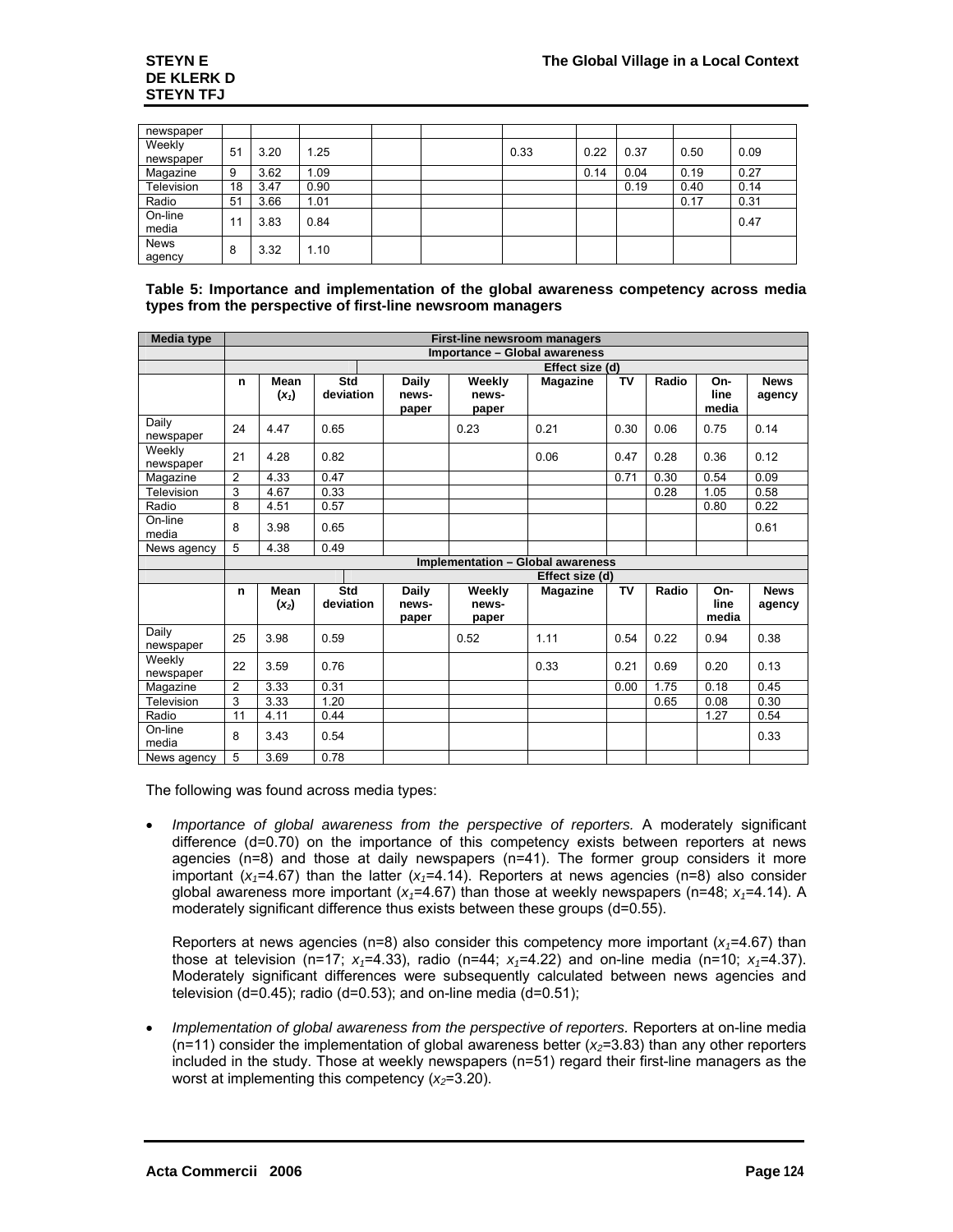Moderately significant differences (d=0.50) were thus calculated between these two groups, as well as between reporters at on-line media (n=11) and news agencies (n=8) (d=0.47);

*Importance of global awareness from the perspective of first-line newsroom managers.* First-line managers at television ( $n=3$ ) regard this competency as the most important ( $x_1=4.67$ ) of all firstline managers participating in the study. Those at on-line media (n=8) consider it least important (*x1*=3.98). Practically significant differences thus exist between first-line managers at on-line media and their colleagues at daily newspapers ( $n=24$ ;  $x_1=4.47$ ; d=0.75); television ( $n=3$ ;  $x_1=4.67$ ; d=1.05) and radio (n=8;  $x_1$ =4.51; d=0.80).

A moderately significant difference also exists between first-line managers at television (n=3;  $x_1$ =4.67) and those at weekly newspapers (n=21;  $x_1$ =4.28; d=0.47). This is repeated between firstline managers at television and those at magazines  $(n=2; x_7=4.33; d=0.71)$  as well as between first-line managers at television and those at news agencies ( $n=5$ ;  $x_1=4.38$ ; d=0.58). Finally, moderately significant differences exist between first-line managers at magazines (n=2) and those at on-line media (n=8; d=0.54); and first-line managers at on-line media and their colleagues at news agencies (n=5; d=0.61);

• *Implementation of global awareness from the perspective of first-line newsroom managers.* Firstline managers employed by radio stations (n=11) perceive themselves best at implementing the global awareness competency  $(x_2=4.11)$ . Their colleagues at magazines ( $n=2$ ) and television (n=3), however, consider themselves worst (*x2*=3.33 respectively). Results above, however, indicate that first-line managers at television regard this competency as the most important of all managers who participated in the research.

Although first-line newsroom managers at television channels thus regard this important (probably due to a more multicultural newsroom environment), they struggle to implement it properly. Multiculturalism could, in fact, contribute to this struggle.

Moderately significant differences exist between first-line managers at daily newspapers (n=25;  $x_2$ =3.98) and those at weekly newspapers (n=22;  $x_2$ =3.59; d=0.52) and between daily newspapers and those at television channels ( $n=3$ ;  $x_2=3.33$ ; d=0.54).

First-line managers at daily newspapers also consider themselves better at implementing this competency ( $x_2$ =3.98) than those at on-line media ( $x_2$ =3.43). As a result, a practically significant difference (d=0.94) exists between these two groups. Because first-line managers at radio stations perceive themselves good at implementing this competency  $(x_2=4.11)$  compared to those at weekly newspapers ( $n=22$ ;  $x_2=3.59$ ), a moderately significant difference ( $d=0.69$ ) was calculated between these two groups.

A practically significant difference (d=1.75) in implementation of global awareness exists between managers at magazines (n=2) and those at radio stations. As such, the latter perceive themselves significantly better implementers of this competency  $(x_2=4.11)$  than the former  $(x_2=3.33)$ . They also consider themselves practically significantly better (d=1.27) at implementing the competency than managers at on-line media ( $n=8$ ;  $x_2=3.43$ ).

A moderately significant difference (d=0.45) on the implementation of global awareness was calculated between managers at magazines  $(n=2; x_2=3.33)$  and those at news agencies  $(n=5;$ *x2*=3.69). Different perspectives on the implementation of global awareness between managers at television channels (n=3;  $x_2$ =3.33) and radio stations (n=11;  $x_2$ =4.11) resulted in a moderately significant effect size (d=0.65). Finally, a moderately significant difference (d=0.54) on the implementation of global awareness exists between managers at radio stations and those at news agencies. This is due to the perception among the former group that they are better implementers of this competency  $(x_2=4.11)$  than the latter (n=5;  $x_2=3.69$ ).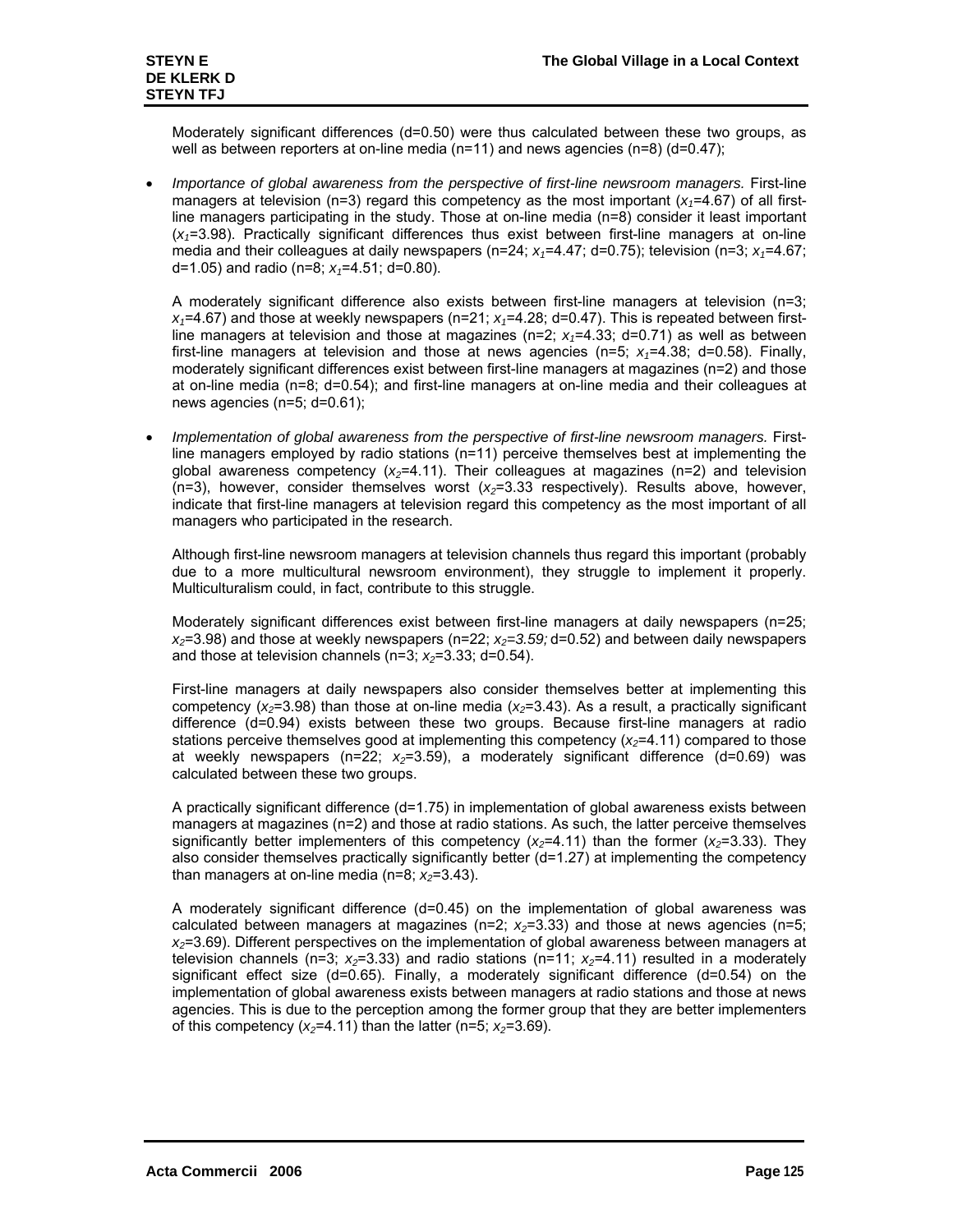## **Comparing the Importance and Implementation of the Global Awareness Competency Across Media Ownership Structures**

Tables 6 and 7 report on the results across media ownership structures.

## **Table 6: Importance and implementation of the global awareness competency across media ownership structures from the perspective of reporters**

| <b>Media</b><br>ownership<br><b>structure</b> |    | <b>Reporters</b>                     |                         |                |                                          |                                     |                      |  |  |  |  |  |
|-----------------------------------------------|----|--------------------------------------|-------------------------|----------------|------------------------------------------|-------------------------------------|----------------------|--|--|--|--|--|
|                                               |    | <b>Importance - Global awareness</b> |                         |                |                                          |                                     |                      |  |  |  |  |  |
|                                               |    |                                      |                         |                |                                          | Effect size (d)                     |                      |  |  |  |  |  |
|                                               | n  | <b>Mean</b><br>$(x_1)$               | <b>Std</b><br>deviation | Listed<br>orgs | <b>Unlisted</b><br>orgs                  | <b>Public</b><br>service<br>mandate | Foreign<br>ownership |  |  |  |  |  |
| Listed companies                              | 73 | 4.37                                 | 0.69                    |                | 0.26                                     | 0.33                                | 0.19                 |  |  |  |  |  |
| Unlisted<br>companies                         | 46 | 4.07                                 | 0.89                    |                |                                          | 0.03                                | 0.13                 |  |  |  |  |  |
| Public service<br>mandate                     | 30 | 4.07                                 | 0.89                    |                |                                          |                                     | 0.19                 |  |  |  |  |  |
| Foreign<br>ownership                          | 28 | 4.24                                 | 0.61                    |                |                                          |                                     |                      |  |  |  |  |  |
|                                               |    |                                      |                         |                | <b>Implementation - Global awareness</b> |                                     |                      |  |  |  |  |  |
|                                               |    |                                      |                         |                |                                          | Effect size (d)                     |                      |  |  |  |  |  |
|                                               | n  | <b>Mean</b><br>$(x_2)$               | <b>Std</b><br>deviation | Listed<br>orgs | <b>Unlisted</b><br>orgs                  | <b>Public</b><br>service<br>mandate | Foreign<br>ownership |  |  |  |  |  |
| Listed companies                              | 79 | 3.68                                 | 0.96                    |                | 0.28                                     | 0.40                                | 0.20                 |  |  |  |  |  |
| Unlisted<br>companies                         | 48 | 3.36                                 | 1.15                    |                |                                          | 0.08                                | 0.12                 |  |  |  |  |  |
| Public service<br>mandate                     | 38 | 3.27                                 | 1.04                    |                |                                          |                                     | 0.22                 |  |  |  |  |  |
| Foreign<br>ownership                          | 29 | 3.49                                 | 0.90                    |                |                                          |                                     |                      |  |  |  |  |  |

**Table 7: Importance and implementation of the global awareness competency across media ownership structures from the perspective of first-line newsroom managers** 

| <b>Media</b><br>ownership<br><b>structure</b> |    | <b>First-line newsroom managers</b>  |                         |                |                                          |                                     |                      |  |  |  |  |  |
|-----------------------------------------------|----|--------------------------------------|-------------------------|----------------|------------------------------------------|-------------------------------------|----------------------|--|--|--|--|--|
|                                               |    | <b>Importance - Global awareness</b> |                         |                |                                          |                                     |                      |  |  |  |  |  |
|                                               |    |                                      |                         |                |                                          | Effect size (d)                     |                      |  |  |  |  |  |
|                                               | n  | Mean<br>$(x_1)$                      | <b>Std</b><br>deviation | Listed<br>orgs | <b>Unlisted</b><br>orgs                  | <b>Public</b><br>service<br>mandate | Foreign<br>ownership |  |  |  |  |  |
| Listed<br>companies                           | 37 | 4.38                                 | 0.71                    |                | 0.24                                     | 0.41                                | 0.22                 |  |  |  |  |  |
| Unlisted<br>companies                         | 12 | 4.21                                 | 0.63                    |                |                                          | 0.74                                | 0.02                 |  |  |  |  |  |
| Public service<br>mandate                     | 9  | 4.68                                 | 0.44                    |                |                                          |                                     | 0.63                 |  |  |  |  |  |
| Foreign<br>ownership                          | 13 | 4.22                                 | 0.72                    |                |                                          |                                     |                      |  |  |  |  |  |
|                                               |    |                                      |                         |                | <b>Implementation - Global awareness</b> |                                     |                      |  |  |  |  |  |
|                                               |    |                                      |                         |                | Effect size (d)                          |                                     |                      |  |  |  |  |  |
|                                               | n  | <b>Mean</b>                          | <b>Std</b>              | Listed         | <b>Unlisted</b>                          | <b>Public</b>                       | Foreig               |  |  |  |  |  |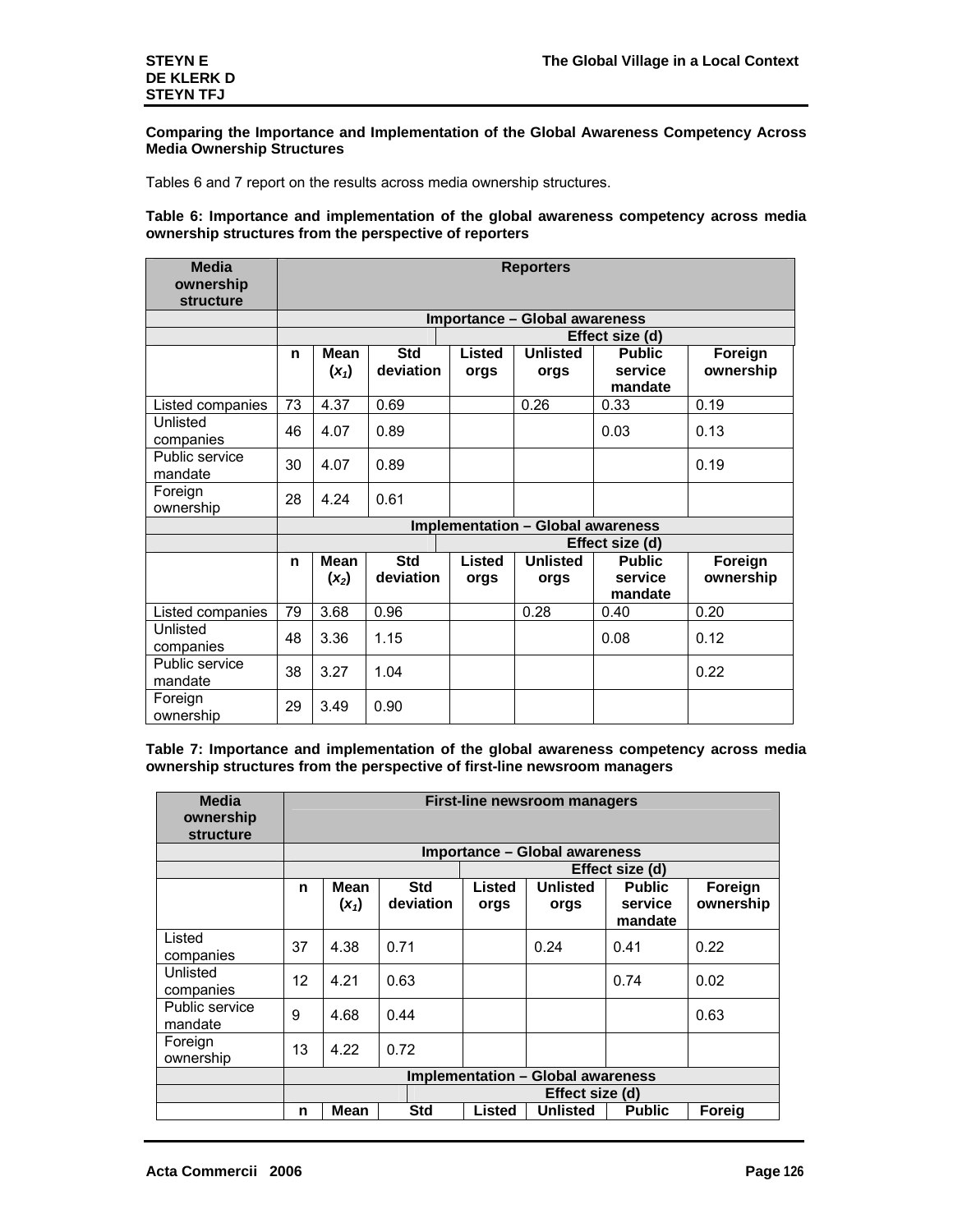|                           |    | $(x_2)$ | deviation | orgs | orgs | service<br>mandate | n<br>owners<br>hip |
|---------------------------|----|---------|-----------|------|------|--------------------|--------------------|
| Listed<br>companies       | 38 | 3.76    | 0.69      |      | 0.07 | 0.24               | 0.10               |
| Unlisted<br>companies     | 13 | 3.71    | 0.73      |      |      | 0.30               | 0.02               |
| Public service<br>mandate | 12 | 3.94    | 0.74      |      |      |                    | 0.33               |
| Foreign<br>ownership      | 13 | 3.69    | 0.62      |      |      |                    |                    |

The following was found across media ownership structures:

- *Importance of global awareness from the perspective of reporters.* No practically significant difference was found on the importance reporters at different ownership structures attach to this competency. Reporters overall regard global awareness as important  $(x_1=4.19)$ , with those at listed companies ( $n=73$ ) regarding most important ( $x<sub>1</sub>=4.37$ ) and those at unlisted companies (n=46) and the South African Broadcasting Corporation (SABC) (n=30) perceiving it least important  $(x_1=4.07$  respectively);
- *Implementation of global awareness from the perspective of reporters.* No practical significant difference on the implementation of global awareness exists between reporters at media operating on different ownership structures. Reporters generally rated the implementation thereof worse ( $x_2$ =3.45) than the importance they attach to it ( $x_1$ =4.19). Reporters are thus of the opinion that first-line managers should improve their global awareness skills, given the importance they attach to it.

Reporters at the SABC perceive their superiors worst at implementing this competency, specifically in terms of:

- Multilingual skills  $(n=36; x_2=3.06)$ ;
- Handling ethnic/cultural differences (n=37; *x*<sub>2</sub>=3.11); and
- Adapting to ethnic and cultural cues (n=37;  $x_2$ =3.16);
- *Importance of global awareness from the perspective of first-line managers*. Overall, first-line managers (irrespective of the applicable ownership structure) consider global awareness an important managerial competency  $(x_1=4.37)$ . They also consider it slightly more important than reporters indicated above  $(x_1=4.19)$ .

First-line managers at the SABC (n=9) perceive this competency most important  $(x_7=4.68)$ , in contrast with subordinates who perceive it least important (see above). Moderately significant differences thus exist between themselves and colleagues at unlisted companies ( $n=12$ ;  $x_1=4.21$ ; d=0.74) as well as those employed by companies with a majority of foreign ownership (n=13; *x1*=4.22; d=0.63);

- *Implementation of global awareness from the perspective of first-line managers.* This group generally indicated that they perceive their implementation of global awareness better  $(x_2=3.78)$ than reporters consider it to be the case  $(x_2=3.45)$ . Those at the SABC (n=12) again consider themselves best at implementing this competency  $(x_2=3.94)$ , despite subordinates' indication to the contrary. However, they only consider themselves slightly better at this competency than colleagues elsewhere in the industry. As such, they perceive themselves best at:
	- Adjusting behaviour during intercultural interaction ( $n=12$ ;  $x_2=4.25$ );
	- Being informed about local social/political changes (n=12; *x<sub>2</sub>*=4.17);
	- Being sensitive to ethnic/cultural cues (n=12; *x*<sub>2</sub>=4.08);
	- Gaining understanding in ethnic/cultural differences (n=12; *x<sub>2</sub>*=4.08); and
	- Being able to adapt to ethnic/cultural cues  $(n=12; x_2=4.08)$ .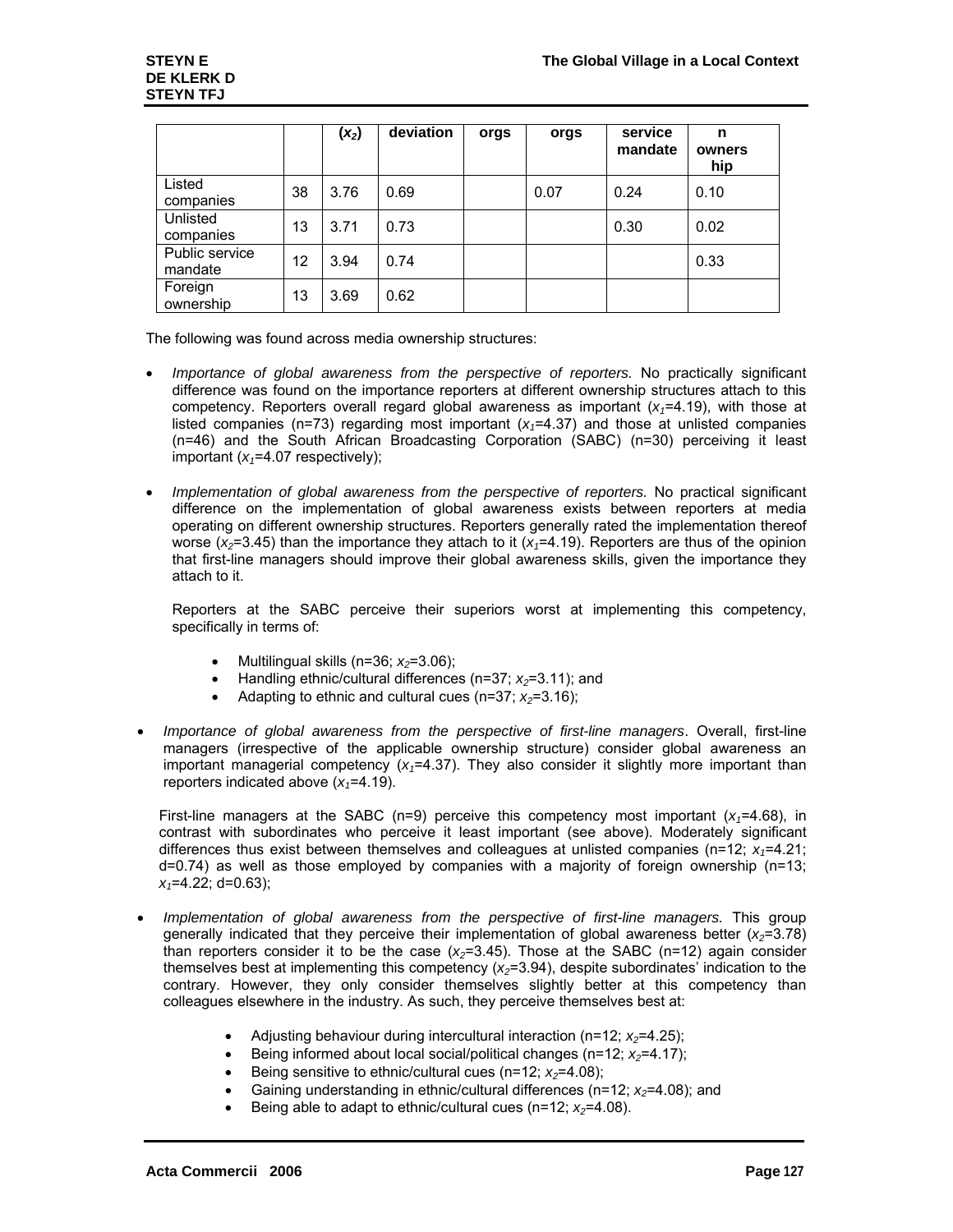The above indicates that first-line managers and reporters at the SABC more or less agree on the global awareness tasks first-line managers perform well. Reporters indicated that managers fail to address difficult situations or intercultural differences. However, both groups agree that first-line managers are skilled in intercultural interaction. Interviewees confirmed this by emphasising sound intercultural staff relations.

First-line managers employed by companies with a majority of foreign ownership (n=13), perceive themselves worst at implementing the global awareness competency  $(x_2=3.69)$ , despite the importance they attach to it (see above).

# **IMPLICATIONS**

Globalisation demands media enterprises to stay competitive. To achieve this, employees must be informed of changes in micro and macro management environments. Ignorance thereof could see media audiences choosing alternative sources of information, leaving media enterprises with a smaller competitive advantage in an already competitive market.

Media managers should thus recognise the impact of social, political and economic changes on business activity. Inability to do so could detrimentally affect media enterprises' success, as they would be unable to adjust their news agenda or story angles accordingly. Conversely, media titles might deem it unnecessary to adjust their coverage of events, as they are unaware of the impact these changes have on their market position.

Qualitative data highlighted ways in which media enterprises attempt to keep staff abreast of the above changes. These include: giving staff access to national and international news events via complimentary newspapers and television news channels; encouraging them to visit on-line news sites; and having research offices/libraries at their disposal. Interviewees, however, highlighted that many employees are reluctant to use these opportunities. Some attributed it to a lack of time, tight deadlines, or a lack of interest among staff. As a result, many news stories lack context, especially given many reporters' poor general knowledge (Steyn & De Beer, 2002:12-20).

As far as multilingualism is concerned, first-line managers acknowledge that they do not yet possess skills to effectively interact with all newsroom staff, hampering effective communication. Media enterprises should address this weakness, given the importance of multilingualism in facilitating communication (Addison, 2003b:21).

Interviewees seem ignorant about newsroom managers' ability to handle ethnic/cultural differences. Few interviewees mentioned newsroom conflict due to these differences, underscoring the ease with which staff go about cultural and ethnic differences. Quantitative results, however, indicate that respondents (especially reporters) differ. Multiculturalism is likely to become even more prevalent in future South African working environments given BBBEE initiatives. This necessitates that staff (especially managers) are equipped to address ethnic and cultural differences satisfactorily.

Qualitative data also provided a different view on managers' ability to gain an understanding of these differences compared to quantitative results. Interviewees emphasised that these differences do not hamper newsroom activity, as younger employees are less concerned about it and make a deliberate effort to understand and accommodate it. Both groups of respondents, however, indicated that they consider this skill more important than managers' ability to implement it. A lack of these skills might convey a negative message to staff from other cultures.

# **ORIGINALITY / VALUE**

This article outlines the dimensions of global awareness as a managerial competency. It is argued that the global nature of business activity necessitates managers to have insight into and openness towards ethnic and cultural differences. These differences do not only apply to external stakeholder groups, but particularly also to internal ones. While newsroom managers need these skills to effectively operate in a global media environment, South African newsroom managers face an additional challenge. Given the multicultural and multilingual nature of South African mainstream media newsrooms, it is argued in this article that local newsroom managers first and foremost need to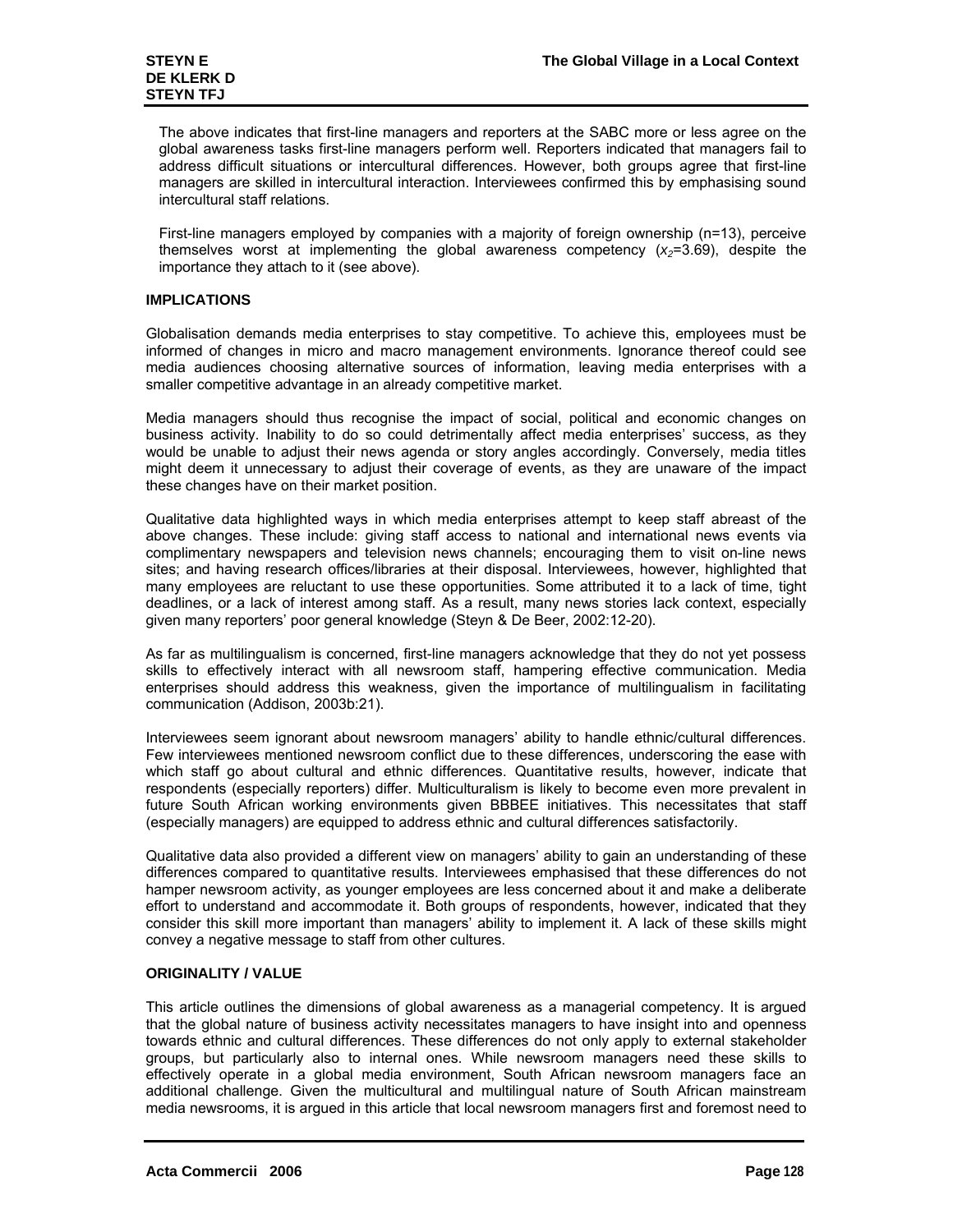apply these skills in their micro-management environment. The article thus investigates the importance first-line newsroom managers and reporters in South Africa's mainstream media attach to the global awareness competency. This was measured against the former group's current implementation thereof.

# **CONCLUSION**

Findings indicated that, while reporters seem aware of some differences between the importance and current implementation of the management tasks related to global awareness, their superiors seem more aware thereof.

When comparing the importance and implementation of this competency across media types, reporters at news agencies consider it most important. However, they perceive their first-line managers second worst at implementing it. In contrast, reporters at on-line media experience their managers best at implementing this competency. First-line managers at television channels perceive this competency as most important. However, they perceive themselves worst at implementing it. Their colleagues at radio stations perceive themselves best at implementing these tasks.

When similar comparisons were made across media ownership structures, reporters at listed companies were found to perceive global awareness most important. They also perceive their firstline managers as the best implementers thereof. SABC reporters consider this competency least important, and also perceive their managers worst at implementing it. First-line managers' perspective, however, differs, as those at the SABC perceive this competency most important and also perceive themselves best at implementing it.

Research results thus indicate that first-line newsroom managers in South Africa's mainstream media need to improve their global awareness skills to optimally manage human resources in diverse media newsrooms. If this is the case, the country's media might see improved professional output to South Africa's (equally diverse) media audiences. As Ranchod (2003:10) puts it: "(South Africans) come from different experiences, and newsroom cultures and values need to reflect this difference and diversity, not silence it … Our journeys, routes and roots (are) different. Our experiences (are) different. And we need to bridge that gap."

# **REFERENCES**

**Addison G**. 2003a. Africa presses its case. *Journal of Marketing*, 9(2):25-29.

**Addison G**. 2003b. Press and politics. Backing the black elite. *Journal of Marketing*, 9(4):20-22.

**Adler PA & Adler P**. 1994. Observational techniques. (*In* Denzin, N.K. & Lincoln, Y.S., *eds*. Handbook of qualitative research. Thousand Oaks: Sage.

**Andrews DL**. 2003. Sport and the transnationalising media corporation. *Journal of Media Economics*, 16(4):235-251.

**Angwin J**. 2004. Ted Turner – Yes, that Ted Turner – attacks big media. *The Wall Street Journal*: B1, 6 Aug.

**Anon**. 2004. Vernacular languages – ten years on. *Journal of Marketing*, 10(6):14-16.

**Arumugam S**. 2001. Why performance management doesn't work. And ways to fix it. *People Dynamics*: 24-25, Aug.

**Babbie E & Mouton J**. 2001. The practice of social research. Oxford: Oxford University Press.

**Badenhorst C**. 2003. The administrative office manager: a pivotal position. *Management Today Yearbook*: 62.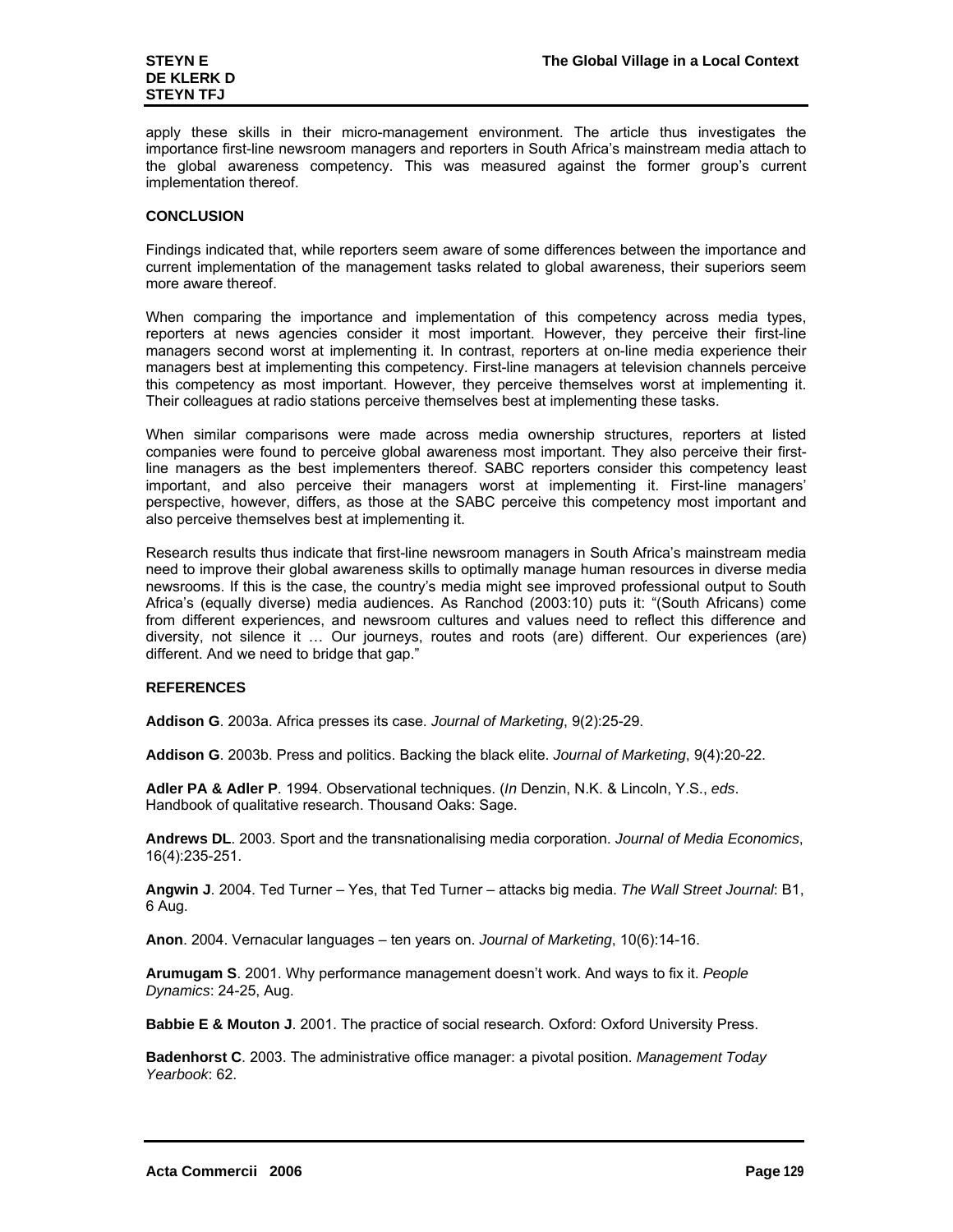**Ball D & Mcculloch W**. 1999. *International business.* The challenge of global competition. Boston: Irwin McGraw-Hill.

**Berger G**. 2004. Media transformation score card. *Journal of Marketing*, 10(2):36.

**Cateora PR & Graham JL**. 2002. International marketing. New York: McGraw-Hill Higher Education.

**Chan-Olmsted SM & Chang BH**. 2003. Diversification strategy of global media conglomerates: Examining its patterns and determinants. *Journal of Media Economics*, 16(4):213-233.

**Cohen J**. 1988. Statistical power analysis for the behavioural sciences. Hillsdale, NJ: Erlbaum.

**Cole GA**. 2004. Management theory and practice. Australia: Thomson.

**Doole I & lowe R**. 2001. International marketing strategy. Analysis, development and implementation. Australia: Thomson Learning.

**Du Plooy GM**. 2002. Communication Research. Techniques, methods and applications. Landsdowne: Juta.

**Dubrin AJ**. 2003. Essentials of Management. Australia: Thomson South-Western.

**Ellis SM & Steyn HS**. 2003. Practical significance (effect sizes) versus or in combination with statistical significance (p-values). *Management Dynamics: Contemporary Research*, 12(4):51-53.

**Farr M**. 2005. Goeie balans noodsaaklik. Dit is die volledige pakket wat die verskil maak. ("Good balance essential. The complete package makes the difference") *Finweek*: 48, 5 Oct.

**Frense A**. 2003. The (S)ABC of news training. *Rhodes Journalism Review*, The quest. Special edition on training for journalists, 22:28-29, Sep.

**Hellriegel D, Jackson SE & Slocum JW**. 2005. Management. A competency-based approach. Australia: Thomson South-Western.

**Hellriegel D, Jackson SE, Slocum J, Staude G, Amos T, Klopper HB, Louw l & Oosthuizen T**. 2004. Management. South African edition. Oxford: Oxford University Press.

**Hellriegel D, Jackson SE, Slocum J, Staude G, Amos T, Klopper HB, Ivancevich JM, Lorenzi P, Skinner SJ & Crosby PB**. 2001. Management: quality and competitiveness. Chicago: Richard D Irwin.

**Herrick DF**. 2003. Media management in the age of giants. Business dynamics of journalism. Iowa: Iowa State Press.

**Hill CWL**. 2001. International business. Competing in the global marketplace: postscript 2001. Boston: Irwin McGraw-Hill.

**Hocking JE, Stacks DW & McDermott ST**. 2003. Communication research. Boston: A&B.

**Hollensen S**. 2001. Global marketing. A market-responsive approach. Harlow: Prentice Hall.

**Janesick VJ**. 1994. The dance of qualitative research design: metaphor, methodolatry and meaning. (*In* Denzin, N.K. & Lincoln, Y.S., *eds*. Handbook of qualitative research. Thousand Oaks: Sage.

**Johansson JK**. 2003. Global marketing. Foreign entry, local marketing and global management. Boston: McGraw-Hill Irwin.

**Katopodis K**. 2002. News Editor, Eyewitness News, 702 Talk Radio. Verbal communication with the first author. Johannesburg. (Copy of the notes in possession of the first author.)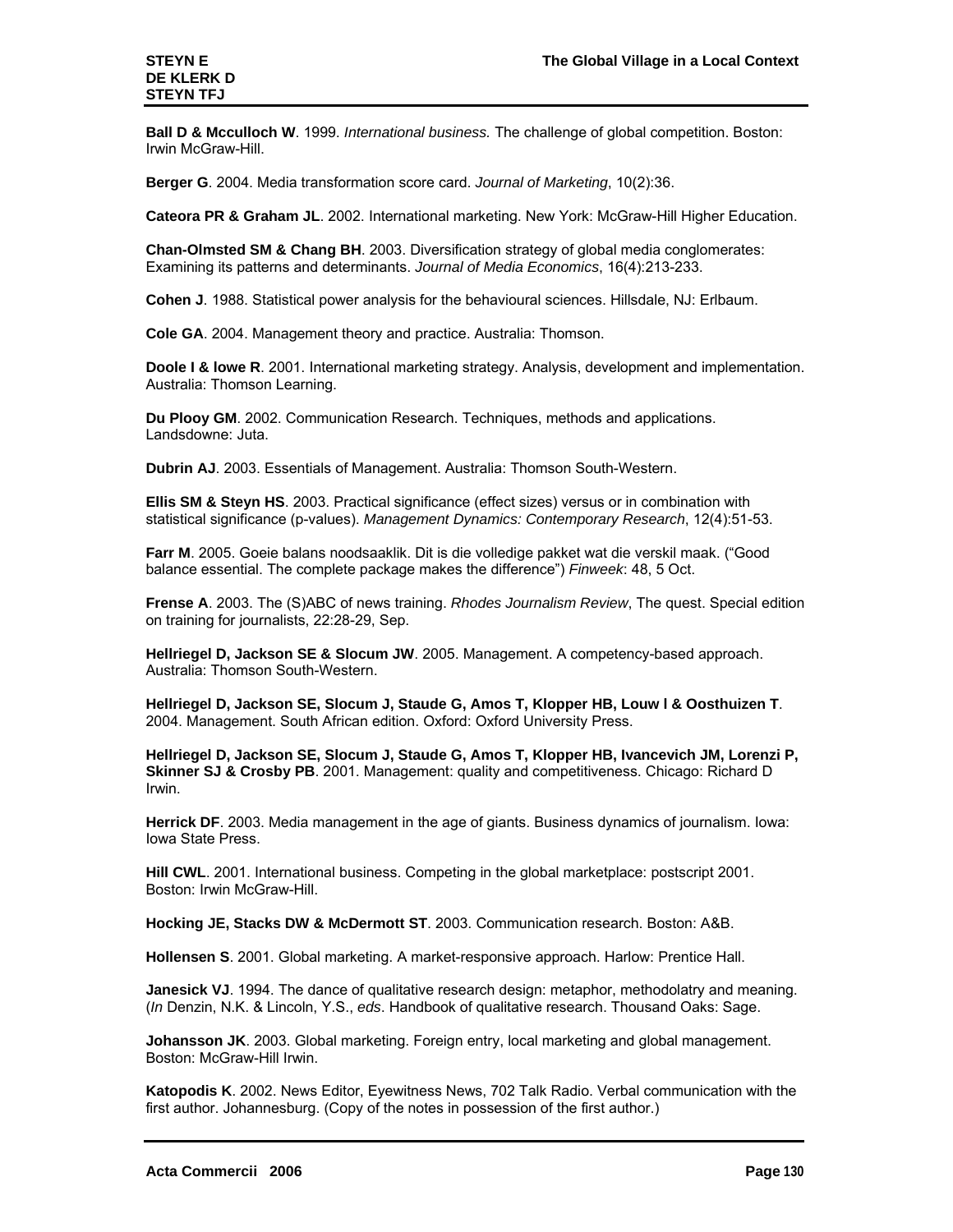**Keegan WJ & Green MC**. 2003. Global marketing. Upper Saddle River, NJ: Prentice Hall.

**Kennedy C**. 2002. Guide to the management gurus. The most comprehensive and authoritative guide to management thinking. London: Random House.

**Kupe T**. 2004. Media transformation action points. *Journal of Marketing*, 10(2):38.

**More C**. 2002. Acting Editor, *Sowetan*. Verbal communication with the first author. Johannesburg. (Copy of the notes in possession of the first author.)

**Neuman WL**. 2004. Basics of social research. Qualitative and quantitative approaches. Boston: Pearson A&B.

**Nsidi T**. 2002. News editor, *Sunday Tribune*. Verbal communication with the first author. Durban. (Copy of the notes in possession of the first author.)

**Omar YA**. 1999. South African media in the new millennium. Opening address: *Sowetan*'s SA Press Freedom Day, 19 October 1999. Government Communication and Information System [Online] Available from: http://www.gcis.gov.za/media/dceo/991019.htm [Accessed: 08/04/2005].

**Oosthuizen TFJ, De Bruyn HEC, Jacobs H & Kruger S**. 2002. Management tasks for managerial success. Johannesburg: Entrepro Publishers.

**Ranchod S**. 2003. African story. *Rhodes Journalism Review*, The quest. Special edition on training for journalists, 22:8-11, Sep.

**Reca AA**. 2006. Issues in media product management. (*In* Albarran, A.B., Chan-Olmsted, S.M. & Wirth, M.O., *eds*. Handbook of media management and economics. Mahwah, New Jersey: Lawrence Erlbaum Associates).

**Sánchez-Tabernero A**. 2006. Issues in media globalisation. (*In* Albarran, A.B., Chan-Olmsted, S.M. & Wirth, M.O., *eds*. Handbook of media management and economics. Mahwah, New Jersey: Lawrence Erlbaum Associates).

**SAS Institute Inc**. 2005. SAS Institute Inc., SAS OnlineDoc®, Version 9.1, Cary, NC.

**Shrikhande S**. 2001. Competitive strategies in the internationalisation of television: CNNI and BBC World in Asia. *The Journal of Media Economics*, 14(3):147-168.

**Singer JB**. 2004. More than ink-stained wretches: The resosialisation of print journalists in converged newsrooms. *Journalism & Mass Communication Quarterly*, 81(4):838-856, Winter.

**Steyn EF**. 2006. Managerial competencies among first-line news managers in South Africa's mainstream media: A newsroom management framework. PhD thesis submitted at the Potchefstroom Campus of the North-West University. Potchefstroom.

**Steyn E, De Beer AS & Steyn TFJ**. 2005. Sanef Skills Audit Phase 2: Managerial competencies among first-line news managers in South Africa's mainstream media newsrooms. Final report, May 2005 [Online] Available from: http://www.sanef.org.za or electronically from the first author.

**Steyn EF & De Beer AS**. 2002. Sanef's "2002 South African National Journalism Skills Audit". Unpublished research report [Online] Available from: http://www.scribe.co.za or electronically from the first author.

**Struwig FW & Stead GB**. 2001. Planning, designing and reporting research. Cape Town: Pearson Education South Africa.

**Thill JV & Bovée CL**. 2002. Excellence in business communication. United States of America: Pearson Prentice Hall.